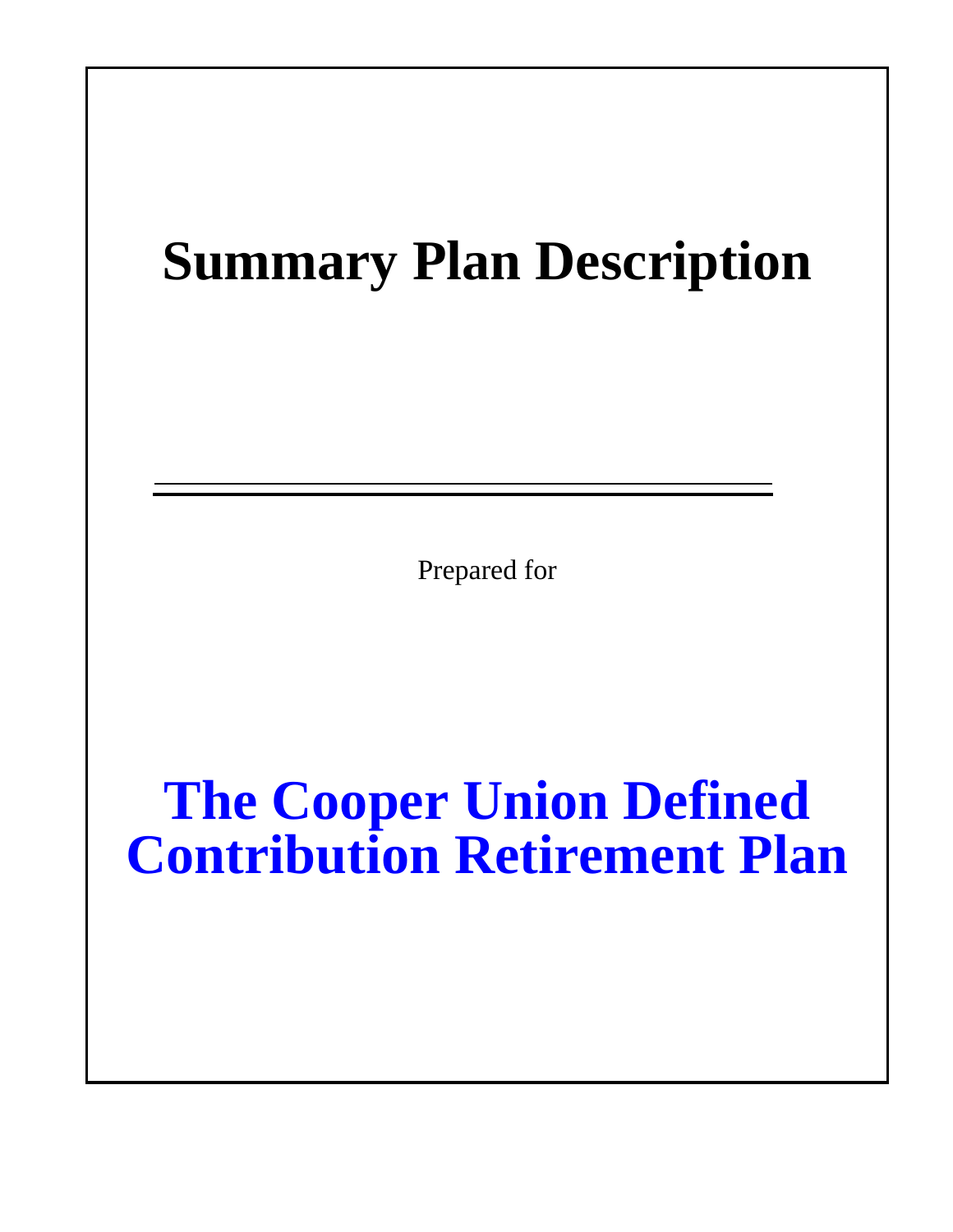# **INTRODUCTION**

The Cooper Union has restated the The Cooper Union Defined Contribution Retirement Plan (the "Plan") to help you and other Employees save for retirement.

Your Employer restated the Plan by signing a complex legal agreement – the Plan document - which contains all of the provisions that the Internal Revenue Service (IRS) requires. The Plan document must follow certain federal laws and regulations that apply to retirement plans. The Plan document may change as new or revised laws or regulations take effect. Your Employer also has the right to modify certain features of the Plan from time to time. You will be notified about changes affecting your rights under the Plan.

This Summary Plan Description (SPD) summarizes the important features of the Plan document, including your benefits and obligations under the Plan. If you want more detailed information regarding certain plan features or have questions about the information contained in this SPD, you should contact your Employer. You may also examine a copy of the plan document by making arrangements with your Employer. Certain terms in the SPD have a special meaning when used in the Plan. These terms are capitalized throughout the SPD and are defined in more detail in the DEFINITIONS section of the SPD. If any information in this SPD conflicts with the terms of the Plan document adopted by your Employer, the terms of the Plan document – not this SPD - will govern.

All dollars contributed to the Plan will be invested either in annuity contracts or in mutual funds held in custodial accounts. The agreements constituting or governing the annuity contracts and custodial accounts (the "Individual Agreements") explain your rights under the contracts and accounts and the unique rules that apply to each Plan investment which may, in some cases, limit your options under the Plan. For example, the Individual Agreement may contain a provision which prohibit loans, even if the Plan generally allows loans. If this is the case, you would not be able to take a loan from the accumulation in an investment option governed by that Individual Agreement. You should review the Individual Agreements along with this SPD to gain a full understanding of your rights and obligations under the Plan. Contact your Employer or the investment vendor to obtain copies of the Individual Agreements or to receive more information regarding the investment options available under the Plan.

# **TABLE OF CONTENTS**

# INTRODUCTION

# ELIGIBILITY

Am I eligible to participate in the Plan? What requirements do I have to meet before I am eligible to participate in the Plan? When can I enter the Plan? What happens to my Plan eligibility if I terminate my employment and am later rehired?

CONTRIBUTIONS & VESTING What amount can I contribute to the Plan?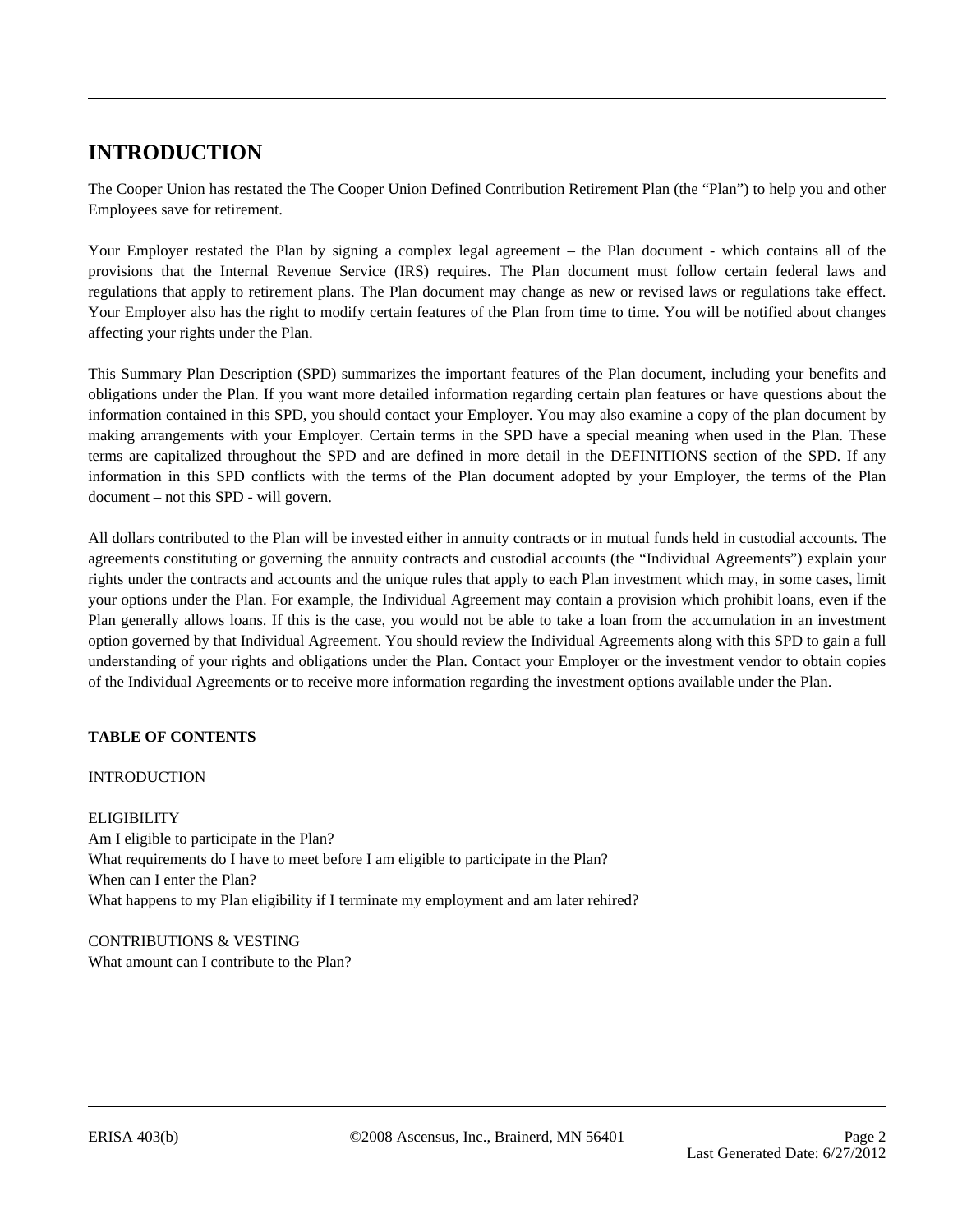How do I start making contributions? What if I don't make a specific election to contribute some of my Compensation into the Plan? Can I change my contribution rate or stop making deferrals after I start participating in the Plan? What if I contribute too much to the Plan? Will my employer make any additional Contributions to the Plan? If I have money in other retirement plans, can I combine them with my accumulation under this plan? Are there any limits on how much can be contributed for me? Will contributions be made for me if I am called into military service? Will I be able to keep my Employer contributions if I terminate employment or am no longer eligible to participate in the Plan?

# WITHDRAWING MONEY FROM THE PLAN (AND LOANS)

When can I take a distribution from the Plan? How do I request a payout? If I am married, does my spouse have to approve my distributions from the Plan? How will my money be distributed to me if I request a payout from the Plan? Do any penalties or restrictions apply to my payouts? Can I take a loan from the Plan? What if I die before receiving all of my money from the Plan? How long can I leave the money in my Plan? What if the Plan is terminated?

# INVESTING YOUR PLAN ACCOUNT

What investments are permitted? Who is responsible for selecting the investments for my contributions under the Plan? How frequently can I change my investment election?

# ADMINISTRATIVE INFORMATION & RIGHTS UNDER ERISA

Who established the Plan? When did the Plan become Effective? Who is responsible for the day-to-day operations of the Plan? Who pays the expenses associated with operating the Plan? Does my Employer have the right to change the Plan? Does participation in the Plan provide any legal rights regarding my employment? Can creditors or other individuals request a payout from my Plan balance? How do I file a claim? What if my claim is denied? May I appeal the decision of the Employer? If I need to take legal action with respect to the Plan, who is the agent for service of legal process? If the Plan terminates, does the federal government insure my benefits under the Plan?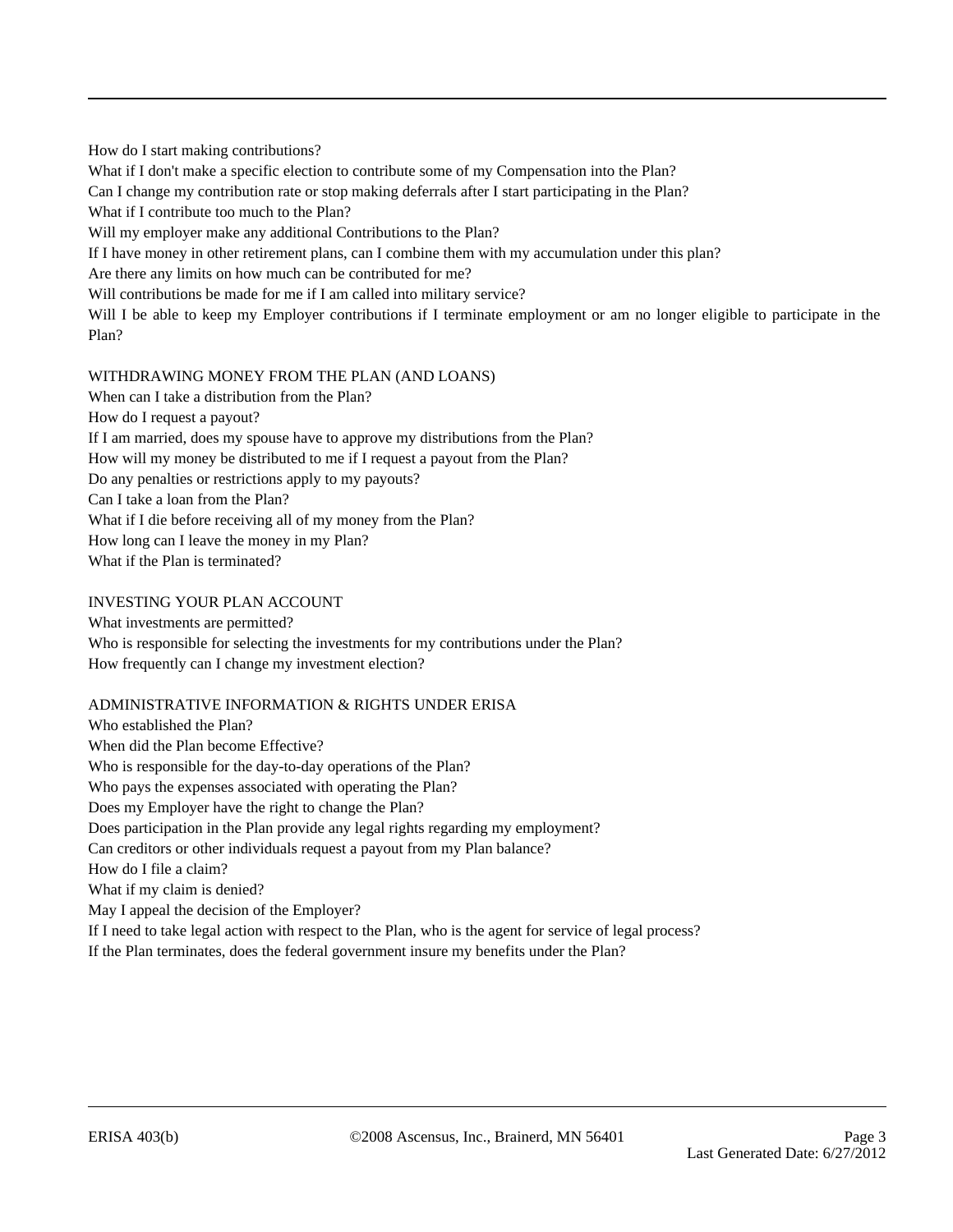What are my legal rights and protections with respect to the Plan?

DEFINITIONS

# **ELIGIBILITY**

# **Am I eligible to participate in the Plan?**

You will be eligible to contribute a portion of your pay to the Plan as a pre-tax Deferral, unless you fall into one of the following categories of excluded employees.

• You are a student enrolled and attending classes offered by your Employer and your Employer is a school, college or university.

You will be eligible to participate in the Plan and receive contributions made by your Employer after meeting certain requirements described below, unless you fall into one of the following categories of excluded employees.

• You are a student enrolled and attending classes offered by your Employer and your Employer is a school, college, or university.

The Plan document is being amended or restated on to new Plan documents. If you were eligible to participate in the prior plan, you will continue to be eligible to participate in this Plan without satisfying any additional age or service requirements.

#### **What requirements do I have to meet before I am eligible to participate in the Plan?**

Unless you fall into one of the categories of excluded employees, you will be immediately eligible (or required) to:

defer a portion of your pay as a pre-tax Deferral into the Plan

Unless you are part of an excluded class of employees, you must reach age 26 before you will be eligible to receive contributions made by your Employer.

However, there is no age requirement for deferring a portion of your Compensation as a pre-tax Deferral. The age requirement listed above, however, will apply to pre-tax Deferrals only if you can defer pre-tax or Roth Deferrals into another plan maintained by your Employer that does not have any age and service requirements.

Unless you are part of an excluded class of employees, you must complete:

 $12$  consecutive month(s) of service with the Employer

before you are eligible to receive contributions made by your Employer.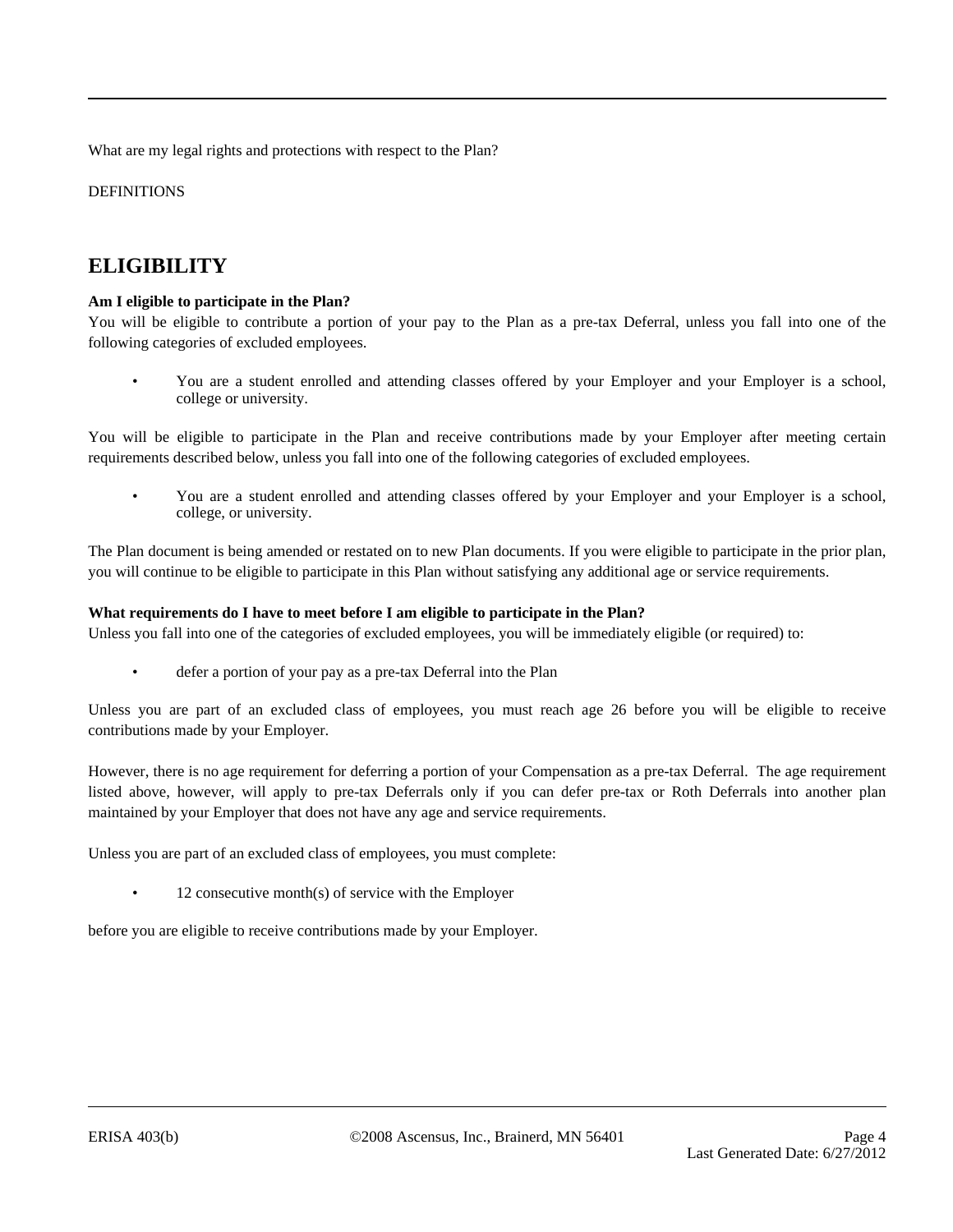However, there is no years of service requirement for deferring a portion of your Compensation as a pre-tax Deferral. The years of service requirement listed above, however, will apply to pre-tax Deferrals only if you can defer pre-tax or Roth Deferrals into another plan maintained by your Employer that does not have any age and service requirements.

#### **When can I enter the Plan?**

Unless you fall into one of the categories of excluded employees, you will be immediately eligible to participate in the Plan, once you have met the age and service requirements listed above.

# **What happens to my Plan eligibility if I terminate my employment and am later rehired?**

Once you satisfy the eligibility requirements and enter the Plan, you will continue to participate while you are still employed by the Employer, even if you have a break in eligibility service. A break in service occurs when you do not work more than 500 hours. If you had not yet satisfied the eligibility requirements and had a break in eligibility service, periods before your break in service will not be taken into account and you will have to satisfy the eligibility requirements following your break in service. Periods during which you have a break in eligibility service will not count against you if you were absent because you were pregnant, had a child or adopted a child, were serving in the military, or provided service during a national emergency and re-employment is protected under federal or state law, and you return to employment within the time required by law.

If you terminate employment and are later rehired, you will be able to defer a portion of your Compensation as a Deferral as soon as administratively feasible after being rehired. If you had met the eligibility requirements for Employer Contributions and were a Participant in the Plan before terminating employment or having a break in eligibility service, and are later rehired, you will enter the Plan immediately. If you were not a Participant before the break in eligibility service, and are rehired, you will need to again satisfy the Plan's eligibility requirements for Employer Contributions.

# **CONTRIBUTIONS & VESTING**

# **What amount can I contribute to the Plan?**

#### Deferrals

You will be able to contribute a portion of your Compensation as a pre-tax Deferral unless you are a member of one of the excluded classes listed previously. The maximum dollar amount that you can contribute to the Plan each year is \$17,000 for 2012 and includes contributions you make to certain other deferral plans (e.g., other 401(k) plans, salary deferral SEP plans, and 403(b) tax-sheltered annuity plans). This amount will increase as the cost of living increases. Deferrals (and the related earnings) are always fully vested and cannot be forfeited. So if you were to leave your Employer, you would be entitled to the full Deferral balance (plus earnings).

The amount of your Compensation that you decide to defer into the Plan generally will be contributed on a pre-tax basis. That means that, unlike the compensation that you actually receive, the pre-tax contribution (and all of the earnings accumulated while it is invested in the Plan) will not be taxed at the time it is paid by your Employer. Instead, it will be taxable to you when you take a payout from the Plan. These contributions will reduce your taxable income each year that you make a contribution but will be treated as compensation for Social Security taxes.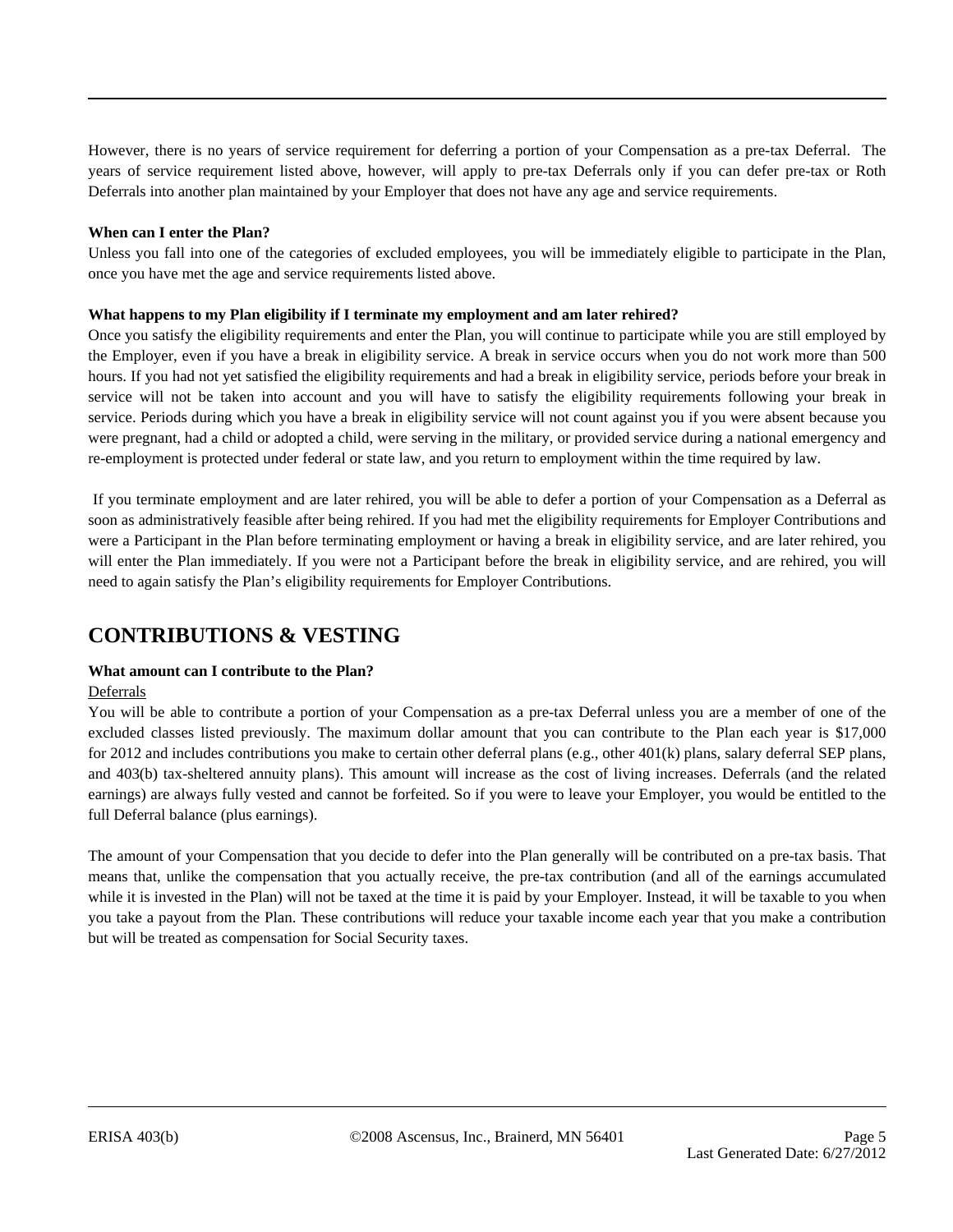EXAMPLE: Assume your Compensation is \$25,000 per year. You decide to contribute five percent of your Compensation into the Plan. Your Employer will pay you \$23,750 as gross taxable income and will deposit \$1,250 (five percent) into the Plan. You will not pay federal income taxes on the \$1,250 (plus earnings on the \$1,250) until you withdraw it from the Plan.

# Catch-up Contributions

Age 50 Catch-up Contributions - If you are eligible to make Deferrals and you turn age 50 before the end of any calendar year, you may defer up to an extra \$5,500 each year (for 2012) into the Plan as a pre-tax contribution once you meet certain Plan limits. The maximum catch-up amount may increase as the cost of living increases.

Special 403(b) Catch-up Contributions – If you have worked at least 15 years for the Employer, and the Employer is a qualified organization, you may make a special catch-up contribution equal to the smallest of the three amounts listed below:

- 1. \$3,000
- 2. \$15,000 minus the amount of Special 403(b) Catch-Up Contributions made in prior years
- 3. (\$5,000 times the number of years you have worked for the Employer) minus (the total amount of Deferrals made while you worked for the Employer)

These catch-up contributions will be eligible for Matching Contributions from your Employer (if any).

If you qualify for both the age 50 catch-up contributions and the special 403(b) catch-up contributions, your catch-up contributions will be allocated first as special 403(b) catch-up contributions. Catch-up contributions (and the related earnings) are considered Deferrals and are always fully vested. So if you were to leave your Employer, you would be entitled to the full catch-up balance (plus earnings).

#### **How do I start making contributions?**

To begin deferring a portion of your Compensation into the Plan, you must follow the procedures established by your Employer.

#### **What if I don't make a specific election to contribute some of my Compensation into the Plan?**

You are not required to defer a portion of your Compensation into the Plan. If you elect 0% or you simply fail to follow the procedures established by your Employer for making a Deferral election, you will not be enrolled in the Plan as a deferring Participant (i.e., 0% of your Compensation will be deferred into the Plan).

#### **Can I change my contribution rate or stop making Deferrals after I start participating in the Plan?**

You may change the amount you are deferring into the Plan or stop making Deferrals altogether at the times determined by your Employer. Generally, once you stop your Deferrals, you will not be able to reenroll in the Plan and begin making Deferrals again until the first day of the next Plan Year, or the first day of the seventh month of the Plan Year, unless your Employer decides to allow more frequent re-entry.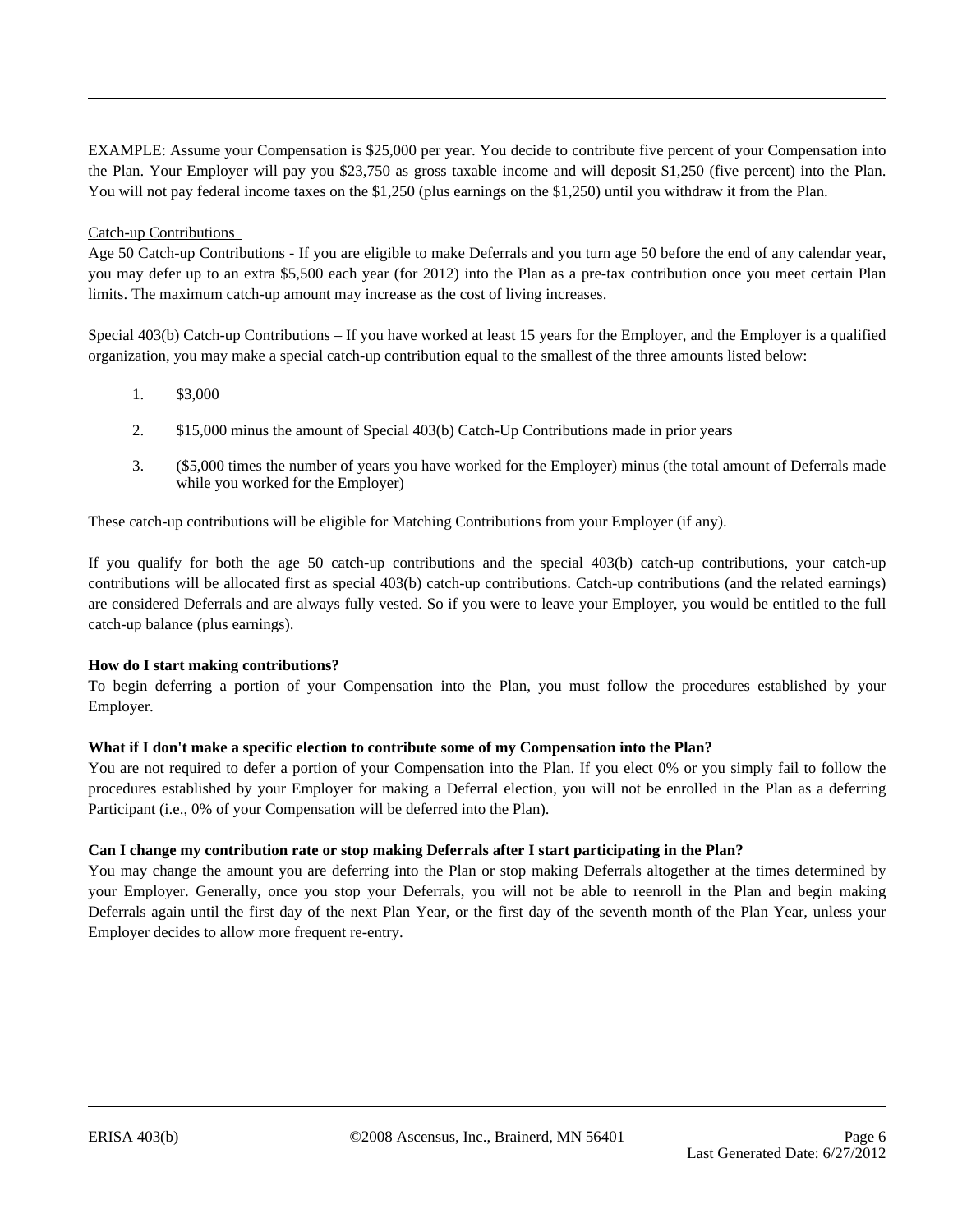Example: Assume the Plan Year is the calendar year and you are enrolled in the Plan and deferring 6% of your Compensation into the Plan as a pre-tax Deferral. On October 1 you decide to stop making Deferrals. You will not be able to re-enter and begin making Deferrals again until January 1.

#### **What if I contribute too much to the Plan?**

If you contribute too much to the Plan as a Deferral, you must take the excess amount (plus any earnings on the excess) out of the Plan by April 15 of the year following the year the money was contributed to the Plan. You must notify your Employer, in writing, of the excess amount by March 1 and request that it be removed. The excess amount is taxable to you in the year you contributed it to the Plan. If you do not remove it by the deadline, additional taxes will apply.

# **Will the Employer make any additional contributions to the Plan?**

The Employer will make Employer Contributions to the Plan each year.

The Employer Contributions made by the Employer to the Plan will be allocated using a pro rata formula. Under this formula, each eligible Participant will receive an Employer Contribution equal to 10% of their Compensation.

If you are on a paid leave of absence from your Employer, you will still be eligible to receive an Employer Contribution based on the Compensation received during the leave.

#### **If I have money in other retirement plans, can I combine them with my accumulation under this Plan?**

Your Employer may allow you to roll over dollars you have saved in other retirement arrangements into this Plan after you become eligible to participate in the Plan. Your Employer will provide you with the documents or other information you need to determine whether your prior plan balance is qualified to be rolled into this Plan.

The Plan will accept amounts rolled over from the prior plan to this Plan if the prior plan was a:

- qualified retirement plan (e.g., 401(k) plan, profit sharing plan, money purchase pension plan, target benefit plan)
- 403(b) tax-sheltered annuity plan
- government 457(b) plan
- Traditional IRA

Participants and/or beneficiaries who received 2009 RMDs and extended RMDs distributed for 2009 were allowed to roll those distributions over into this plan in accordance with the rollover contributions rules listed above.

Rollover contributions are always 100 percent vested and nonforfeitable.

#### **Are there any limits on how much can be contributed for me?**

In addition to the Deferral limit described previously, you may not have total contributions (including Deferrals) of more than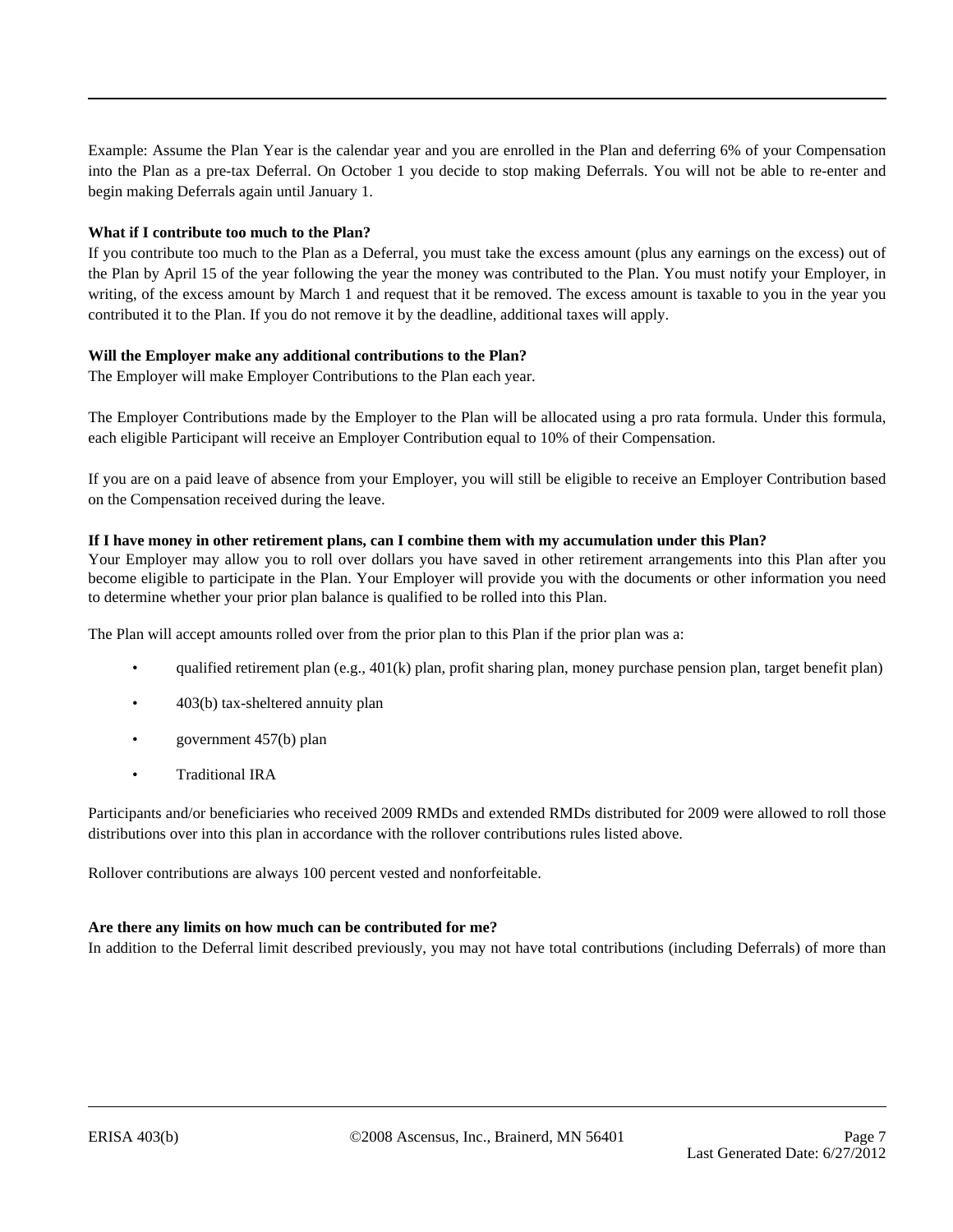\$50,000, plus any age 50 catch-up contributions, in 2012 or an amount equal to 100% of your Compensation, whichever is less, allocated to the Plan for your benefit each year. The \$50,000 limit will be increased as the cost of living increases, and is the total amount that can be contributed across all retirement plans sponsored by your Employer.

# **Will contributions be made for me if I am called to military service?**

If you are reemployed by your Employer after completing military service, you may be entitled to receive certain make-up contributions from your Employer. If your Plan permits Deferrals or Nondeductible Employee Contributions, you may also have the option of making up missed employee contributions and receiving a Matching Contribution, if applicable, on these contributions.

If you are reemployed after military service, contact your Plan Administrator for more information about your options under the Uniformed Services Employment and Reemployment Rights Act (USERRA).

# **Will I be able to keep my Employer contributions if I terminate employment or am no longer eligible to participate in the Plan?**

Contributions that you receive from your Employer will always be fully vested and cannot be forfeited, even if you terminate employment or become ineligible to participate in the Plan.

# **WITHDRAWING MONEY FROM THE PLAN (AND LOANS)**

#### **When can I take a distribution from the plan?**

You may always request a distribution of contributions you have received from your Employer upon termination of employment after reaching age 65.

You may request a distribution of Deferrals at the times listed below.

- You terminate employment
- You become Disabled
- When you reach age 59½
- When you reach age 65
- On account of hardship
- At any time with respect to pre-1989 Deferrals invested in an annuity contract

You may request a distribution of the contributions you receive from your Employer at the times listed below, if they are invested in annuity contracts.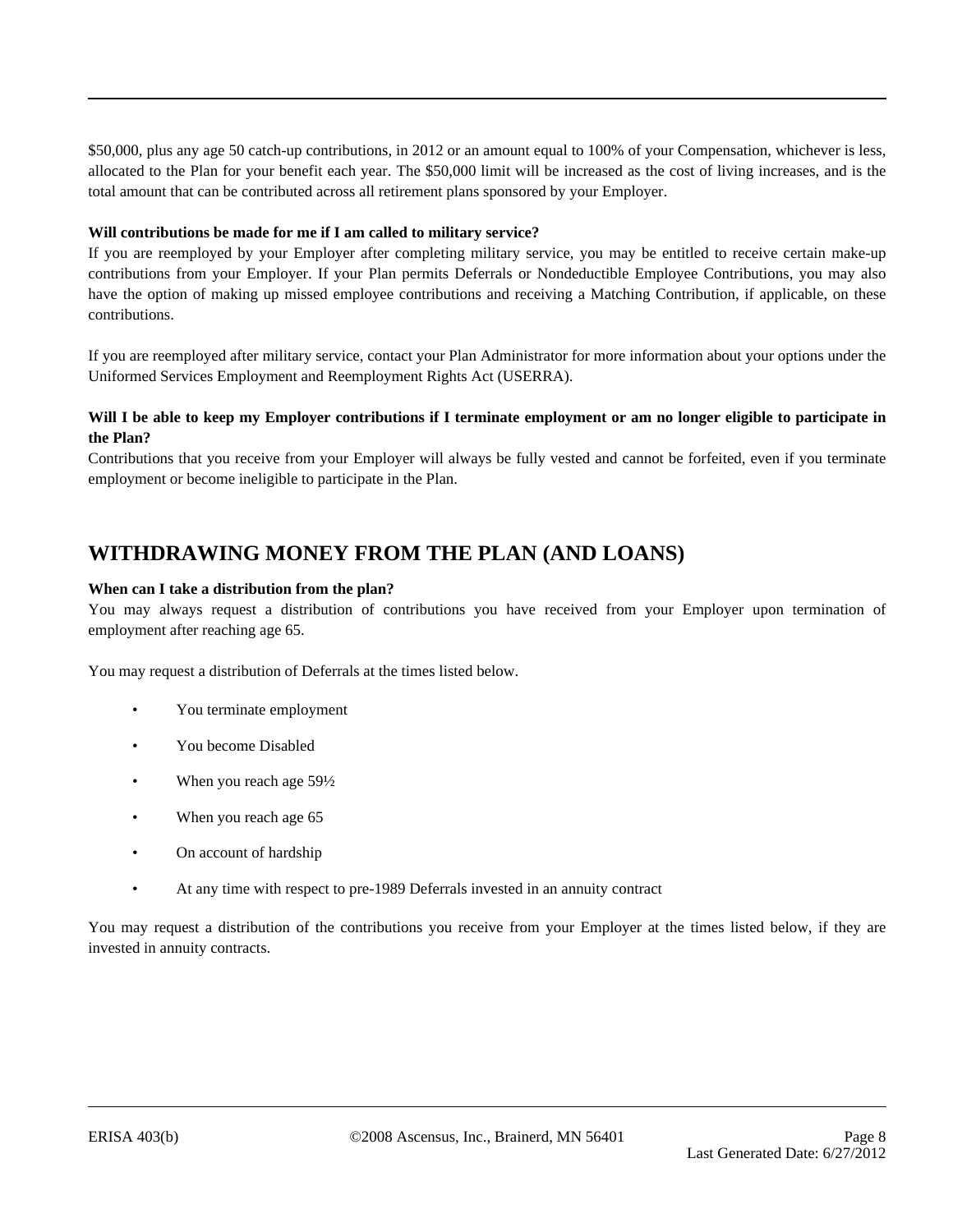# • You become Disabled

You may request a distribution of the contributions you receive from your Employer at the times listed below, if they are invested in custodial accounts.

• You become Disabled

You may elect a distribution of your transfer contributions and/or rollover contributions at any time subject to the restrictions in the Individual Agreements.

# Hardship

If you experience a financial hardship, you may take a distribution from the Deferrals you have contributed to the Plan, unless restricted under the terms of the Individual Agreements.

The following events qualify as a hardship distribution under the Plan:

- medical expenses for you, your spouse or your dependents, or your beneficiary,
- payment to purchase your principal residence,
- tuition and education-related expenses for you, your spouse or your dependents, or your beneficiary
- payments to prevent eviction from your principal residence,
- funeral expenses for you, your spouse or your dependents, or your beneficiary,
- payments to repair your principal residence that would qualify for a casualty loss deduction.

Before you take a hardship distribution, you must take all other distributions and all nontaxable loans available to you under the Plan. If you take a hardship distribution of Deferrals, you may not be eligible to make Deferrals for the next six months. If you are under age 59½, the amount you take out of the Plan as a hardship distribution may be subject to a 10 percent penalty tax. This is only required under the safe harbor method of determining hardship.

You may be able to take a penalty-free distribution from your Deferrals if you were called to active military duty after September 11, 2001. In order to qualify for these penalty-free distributions, you must have been ordered or called to active duty for a period of at least 180 days or an indefinite period and your distribution must have been taken after you were called to duty and before your active duty ended.

Effective 01/01/2009, if you are on active duty in the uniformed services for a period of more than 30 days, you may elect to take a distribution of your Deferrals from the Plan without severing from employment with your Employer. However, if you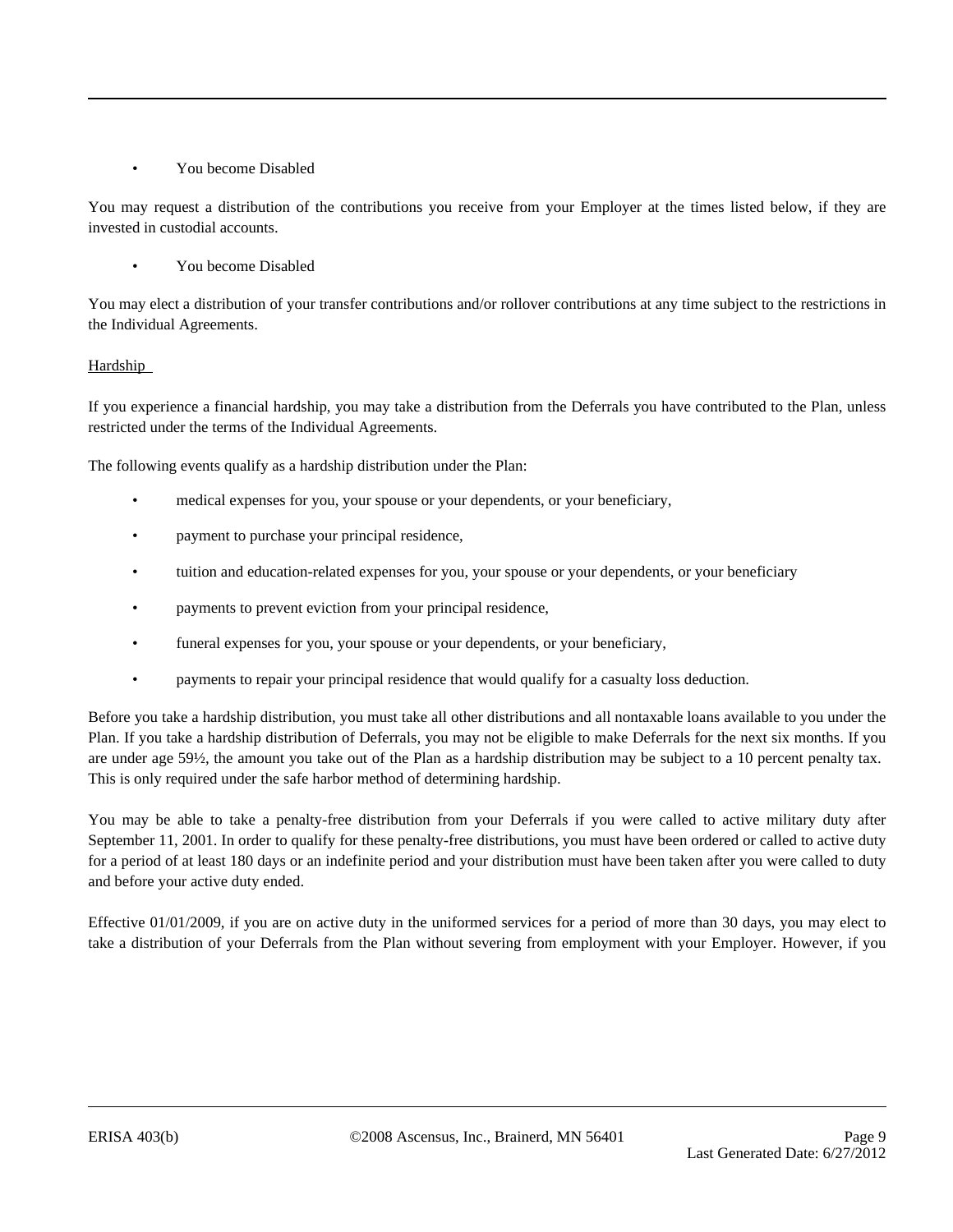choose to take distributions under this provision, you will not be permitted to make Deferrals, Nondeductible Contributions and/or Mandatory Employee Contributions to the Plan during the six-month period beginning on the date of the distribution.

**The Individual Agreements governing the investment options that you selected for your Plan contributions may contain additional limits on when you can take a distribution, the form of distribution that may be available as well as your right to transfer among approved investment options. Please review both the following information in this Summary Plan Description and the terms of your annuity contracts or custodial agreements before requesting a distribution. Contact your Employer or the investment vendor if you have questions regarding your distribution options.**

#### **How do I request a payout?**

You must complete a payout request form provided or approved by your Employer or follow other procedures established by your Employer for processing distributions.

If you are taking a hardship distribution, you must provide documents to verify that you have a hardship event that qualifies for a Plan distribution.

If you die, become Disabled, or reach age 65 and you qualify for and request a distribution, your distribution will begin as soon as administratively feasible after the date you (or your beneficiary in the case of your death) request a distribution.

If you terminate your employment and you qualify for and request a distribution, your distribution will begin as soon as administratively feasible after the date you (or your beneficiary in the case of your death) request a distribution.

#### **If I am married, does my spouse have to approve my distributions from the Plan?**

If you are married, you must get written consent from your spouse to take a distribution from the Plan in any form other than a qualified joint and survivor annuity. Your spouse's consent is also needed if you want to name someone other than your spouse as your beneficiary. The annuity would need to be structured to provide a benefit while you are both alive and then to provide a survivor benefit that is equal to 50 percent of the amount you received while you were both living. You can designate a different survivor percentage subject to certain limits under the qualified optional survivor annuity regulations. Your Employer will provide you with more information regarding your annuity options when it comes time for you to make a decision. Follow the procedures established by your Employer to document your spouse's consent to waive the annuity and take the payment in some other form permitted by the Plan. Your spouse must also consent to any Plan loans that you request.

Your spouse's consent may have been required to either stop required payments for 2009, begin payments again in 2010, or both. Your Plan Administrator can tell you whether spousal consent was needed to stop and/or re-start required minimum distributions.

#### **How will my money be distributed to me if I request a payout from the Plan?**

If you obtain the proper consents, you may choose from the following options for your payout.

Lump sum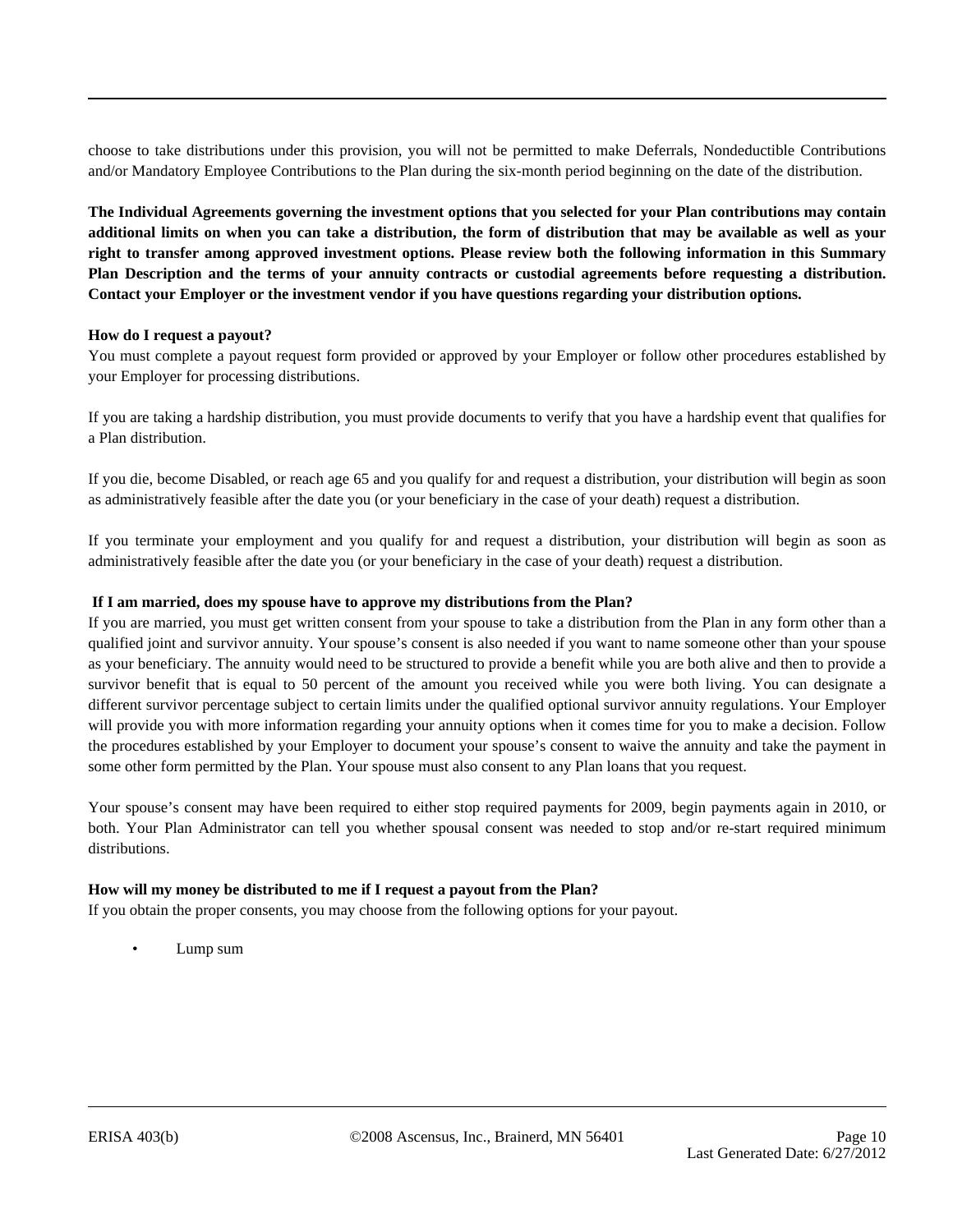- Partial payments
- Installment payments
- Annuity contract (if assets are held in a custodial account) or converted to an income option (if your assets are invested in an annuity contract)

The Individual Agreements governing the investment options that you selected for your contributions may further restrict your payout options. Please review the annuity contracts or custodial agreements before requesting a distribution and contact your Employer or the investment vendor if you have questions regarding your distribution options.

If your distribution is eligible to be rolled over, you may choose to have your distribution paid to another eligible retirement arrangement. Contact your Employer for information regarding rollover procedures.

# **Do any penalties or restrictions apply to my payouts?**

Generally, if you take a payout from the Plan before you are age 59½, a 10 percent early distribution penalty will apply to the taxable portion of your payout. There are some exceptions to the 10 percent penalty. Your tax adviser can assist you in determining whether you qualify for a penalty exception.

If your payout is eligible to be rolled over, 20 percent of the taxable portion of your payout will be withheld and remitted to the IRS as a credit toward the taxes you will owe on the payout amount unless you do a direct rollover.

EXAMPLE: You request a \$10,000 payout from the pre-tax portion of your Plan balance. If the amount is eligible to be rolled over to another plan, but you choose not to roll it over directly, you will receive \$8,000 and \$2,000 will be remitted to the IRS.

# **Can I take a loan from the Plan?**

Although the Plan is designed primarily to help you save for retirement, you may take a loan from the Plan, subject to the terms and restrictions in the Individual Agreements. Please review your annuity contracts or custodial agreements before requesting a loan. Contact your Employer or the investment vendor if you have questions regarding your loan options.

# **What if I die before receiving all of my money from the Plan?**

If you die before taking all of your assets from the Plan, the remaining balance will be paid to your designated beneficiary. To designate your beneficiary, you must follow the procedures established by your Employer. If you are married and decide to name someone other than your spouse as your beneficiary, your spouse must consent in writing to your designation. It is important to review your designation from time to time and update it if your circumstances change (e.g., a divorce, death of a named beneficiary).

If you do not name a beneficiary, 50% of your balance will be paid to your spouse and 50% will be paid to your estate. If you do not name a beneficiary and have no surviving spouse, your remaining balance in the Plan will be paid to your estate, unless a different alternative is provided in the Individual Agreement.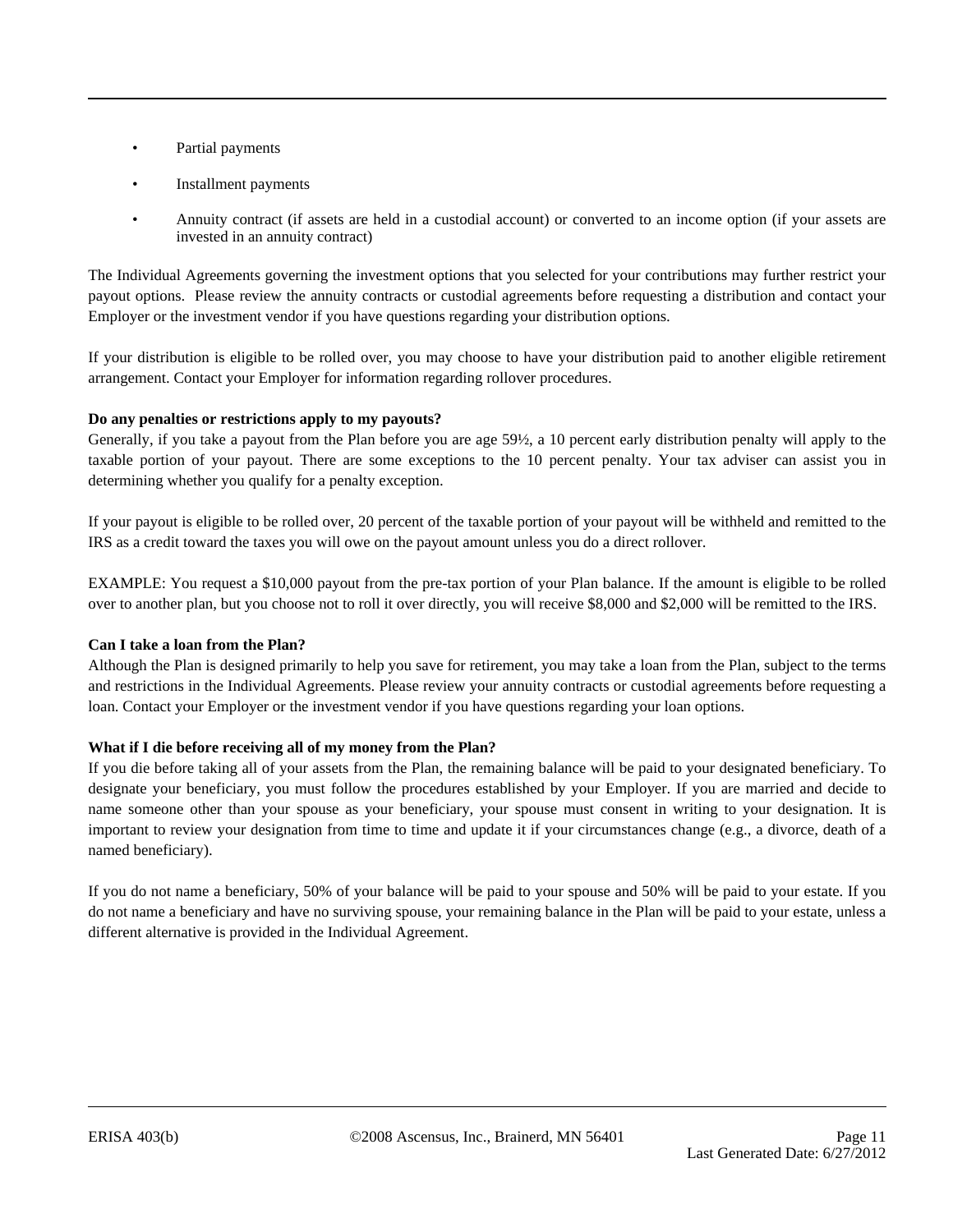If your Plan balance is \$5,000 or less at the time of your death, your beneficiary will generally have the same options regarding the form of the distribution that are available to you as a Participant. If the balance is greater than \$5,000, your beneficiary may be required to take the payouts in the form of a life annuity, unless the annuity has been properly waived by you and your spouse during your lifetime. Your beneficiary may also have the option of rolling their distribution into an IRA. The Individual Agreements governing the investment options that you selected for your contributions may further restrict your beneficiary's options regarding the manner in which the accumulation will be distributed.

If you die after beginning age 70½ distributions, as described in the following question, your beneficiary must continue taking distributions from the plan at least annually. If you die before beginning age 70½ payments, your beneficiary may have the option of (1) taking annual payments beginning the year following your death (or the year you would have reached age 70½, if your spouse is your beneficiary), or (2) delaying their distribution until the year containing the fifth anniversary of your death, provided they take the entire amount remaining during that fifth year.

Effective beginning 2009, if you are a beneficiary using the five-year rule for distributions of your benefits, 2009 does not count toward determining the end of the five-year period. For example, if the participant died in 2007, you will have until December 31, 2013, instead of December 31, 2012, to deplete your account under the Plan.

#### **How long can I leave the money in my Plan?**

How long you can leave your money in the Plan varies depending on your Plan balance and whether you are still employed.

# Balance of \$1,000 or less

If your vested balance at the time you terminate from employment is \$1,000 or less, you must take it out of the Plan when you terminate employment. If you do not tell your Employer what to do with your account under the Plan (e.g., roll it over to an IRA), your Employer will distribute your Plan account as a lump sum.

#### Balance greater than \$1,000

If your balance is greater than \$1,000, even if you terminate service, you are not required to take a payout from the Plan until the age 70½ required distribution rules apply to you.

Rollover Contributions will be included in determining your balance for these purposes.

#### Age 70½ Required Distributions

When you reach age 70<sup>1</sup>/<sub>2</sub> you will generally need to begin taking a distribution each year based on your balance in the Plan. However, unless you own more than 5% of the Employer, you can delay required distributions until you actually separate from service. Contributions for periods before 1987 (excluding earnings on those contributions) will generally not be subject to the required distribution rules until you reach age 75. You may also have the option to satisfy your required minimum distribution from the Plan by aggregating all your 403(b) plans and taking the required minimum distribution from any one or more of the individual 403(b) plans.

Effective for 2009, you may have chosen whether or not to take your required minimum distribution for 2009. If you did not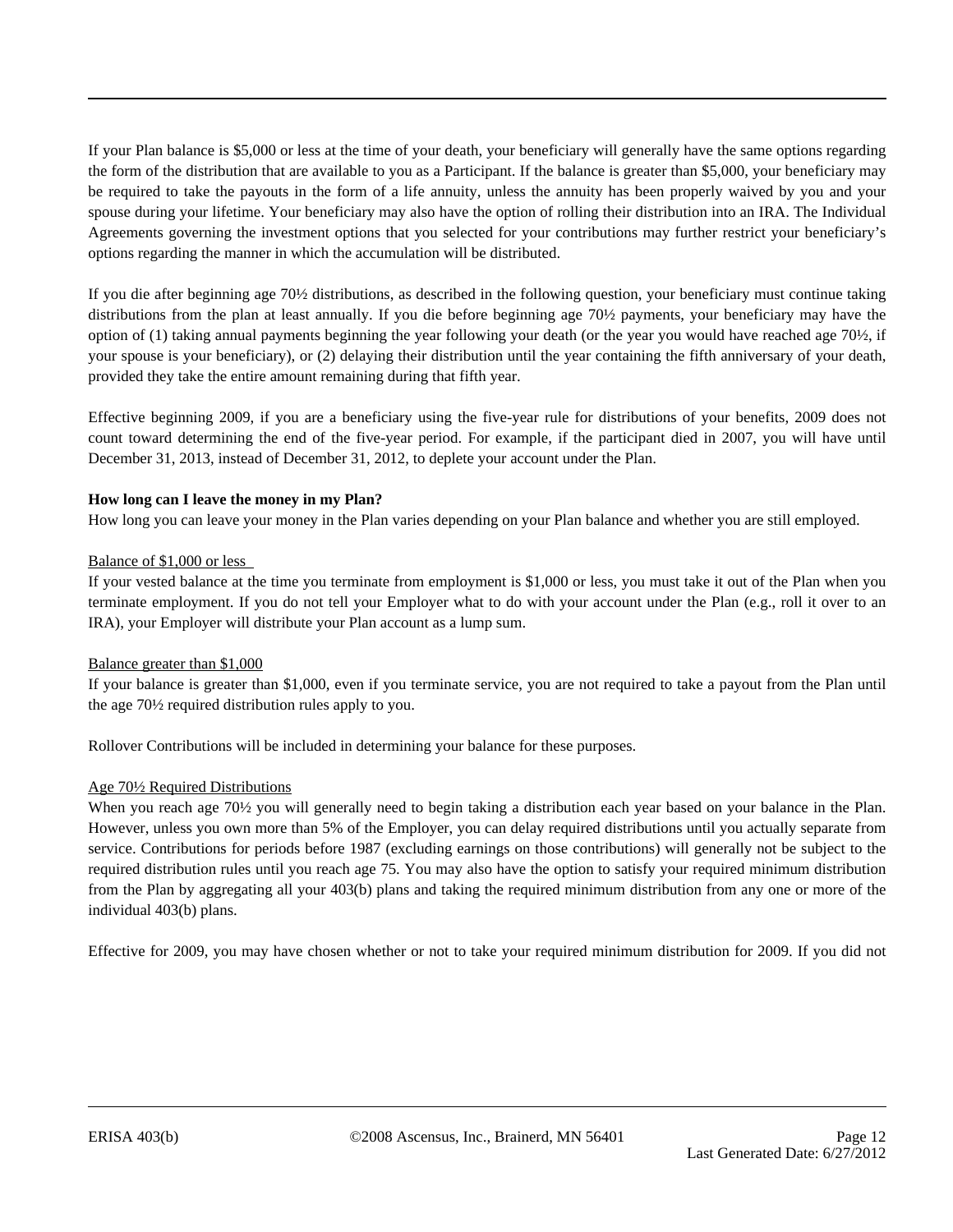make that choice, the Employer retained that amount within the Plan.

Effective for 2009, you may have chosen to roll over your 2009 and/or extended 2009 required minimum distribution to another eligible retirement arrangement.

# **What if the Plan is terminated?**

If the Plan is terminated, your entire account balance will be distributed from the Plan. To the extent you are invested in an annuity contract, you will receive a distribution of the contract.

# **INVESTING YOUR PLAN ACCOUNT**

# **What investments are permitted?**

Your Employer (or someone appointed by your Employer) will select the investment vendors and investment options that will be available under the Plan. The investment options will be limited to annuity contracts and mutual funds purchased through a custodial account. The list of approved investment options and vendors may change from time to time as your Employer considers appropriate. Your Employer may restrict the list of vendors who may accept new contributions to the Plan and it may be different from the list of vendors and investment options available once the contributions have been made to the Plan through a contract exchange. You should carefully review the Individual Agreements governing the annuity contracts and custodial accounts, the prospectus, or other available information before making investment decisions.

#### **Who is responsible for selecting the investments for my contributions under the Plan?**

You have the right to decide how your Plan balance will be invested. Your Employer will establish administrative procedures that you must follow to select your investments. Your Employer will designate a list of vendors and investment options that you may select for new contributions to the Plan. You will have the ability to transfer your Plan balance among these vendors and investment options, to the extent permitted by the Individual Agreements. Contact your Employer if you are not certain whether a particular vendor or investment option is permitted under the Plan. If you do not select investments for your Plan account, the Employer will determine how your account will be invested.

Your Employer intends to operate this Plan in compliance with Section 404(c) of the Employee Retirement Income Security Act (ERISA), and Title 29 of the Code of Federal Regulations Section 2550.404c-1. This means that your Employer and others in charge of the Plan will not be responsible for any losses that result from investment instructions given by you or your beneficiary.

#### **How frequently can I change my investment elections?**

You may change your initial investment selections as frequently as permitted under the Individual Agreements.

# **ADMINISTRATION INFORMATION AND RIGHTS UNDER ERISA**

#### **Who established the Plan?**

The official name of the Plan is The Cooper Union Defined Contribution Retirement Plan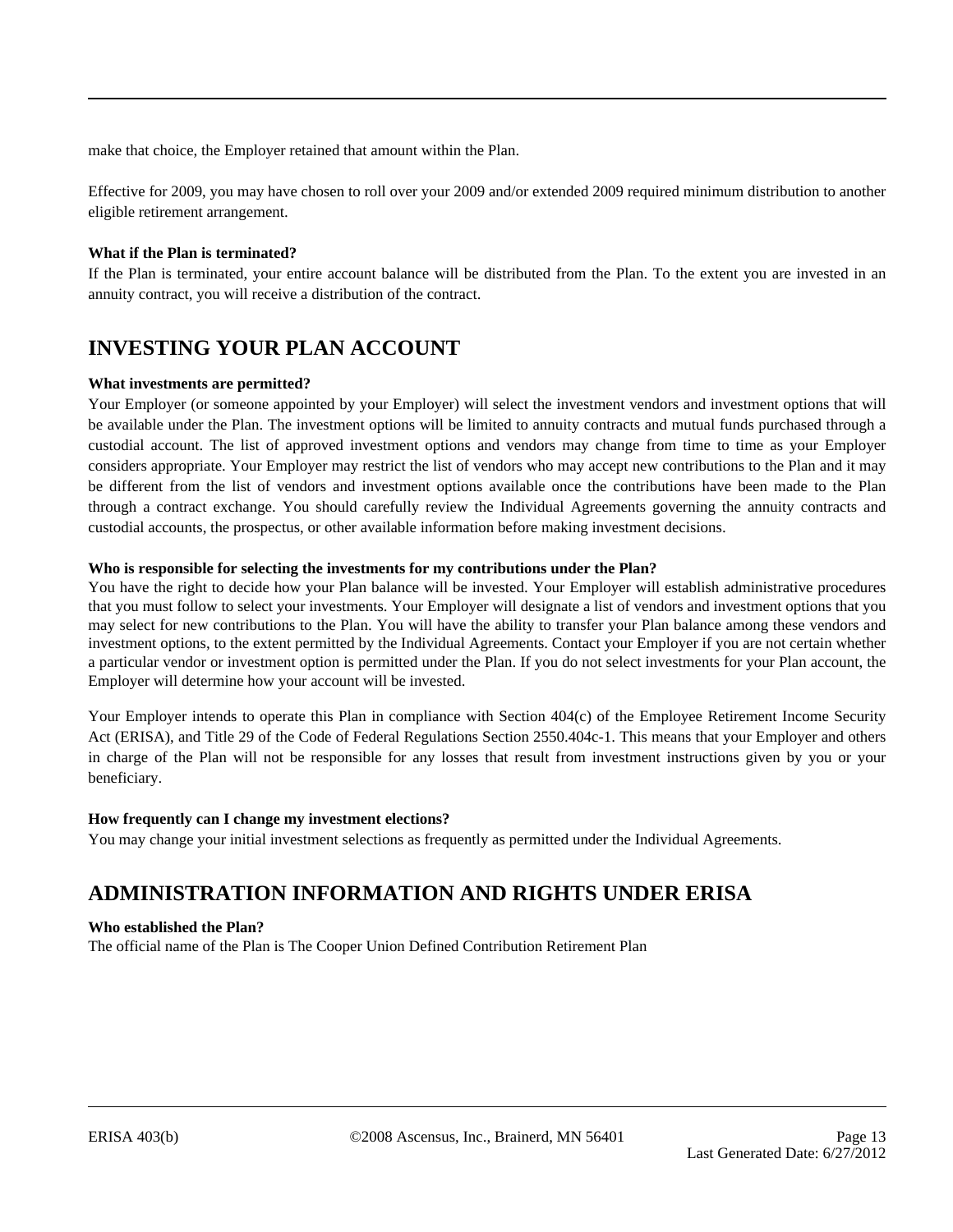The Employer who adopted the Plan is:

The Cooper Union 30 Cooper Square New York, NY 10003-7120 212-353-4156 Federal Tax Identification Number: 13-5562985 Fiscal Year End: 12/31

Your Employer has assigned Number 001 to the Plan.

The Plan is a 403(b) defined contribution plan, which means that contributions to the Plan made on your behalf (and earnings) will be separately accounted for within the Plan.

# **When did the Plan become effective?**

Your Employer has amended and restated the The Cooper Union Defined Contribution Retirement Plan which was originally adopted 07/01/1937. The effective date of this amended Plan is 12/31/2011.

# **Who is responsible for the day-to-day operations of the Plan?**

Your Employer is responsible for the day-to-day administration of the Plan. To assist in operating the Plan efficiently and accurately, your Employer may appoint others to act on its behalf or to perform certain functions.

#### **Who pays the expenses associated with operating the Plan?**

All reasonable Plan administration expenses including those involved in retaining necessary professional assistance, may be paid from the assets of the Plan, to the extent permitted by the Individual Agreements. These expenses may be allocated among you and all other Plan participants or, for expenses directly related to you, charged against your account balance. Examples of expenses that may be directly related to you include, general recordkeeping fees and expenses related to processing your distributions or loans (if applicable), qualified domestic relations orders, and your ability to direct the investment of your Plan balance, if applicable. Finally, the Employer may, in its discretion, pay any or all of these expenses. For example, the employer may pay expenses for current employees, but may deduct the expenses of former employees directly from their accounts. Your Employer will provide you with a summary of all Plan expenses and the method of payment of the expenses upon request.

#### **Does the Employer have the right to change the Plan?**

The Plan will be amended from time to time to incorporate changes required by the law and regulations governing retirement plans. Your Employer also has the right to amend the Plan to add new features or to change or eliminate various provisions. An Employer cannot amend the Plan to take away or reduce protected benefits under the Plan (e.g., the Employer cannot reduce the vesting percentage that applies to your current balance in the Plan).

#### **Does participation in the Plan provide any legal rights regarding my employment?**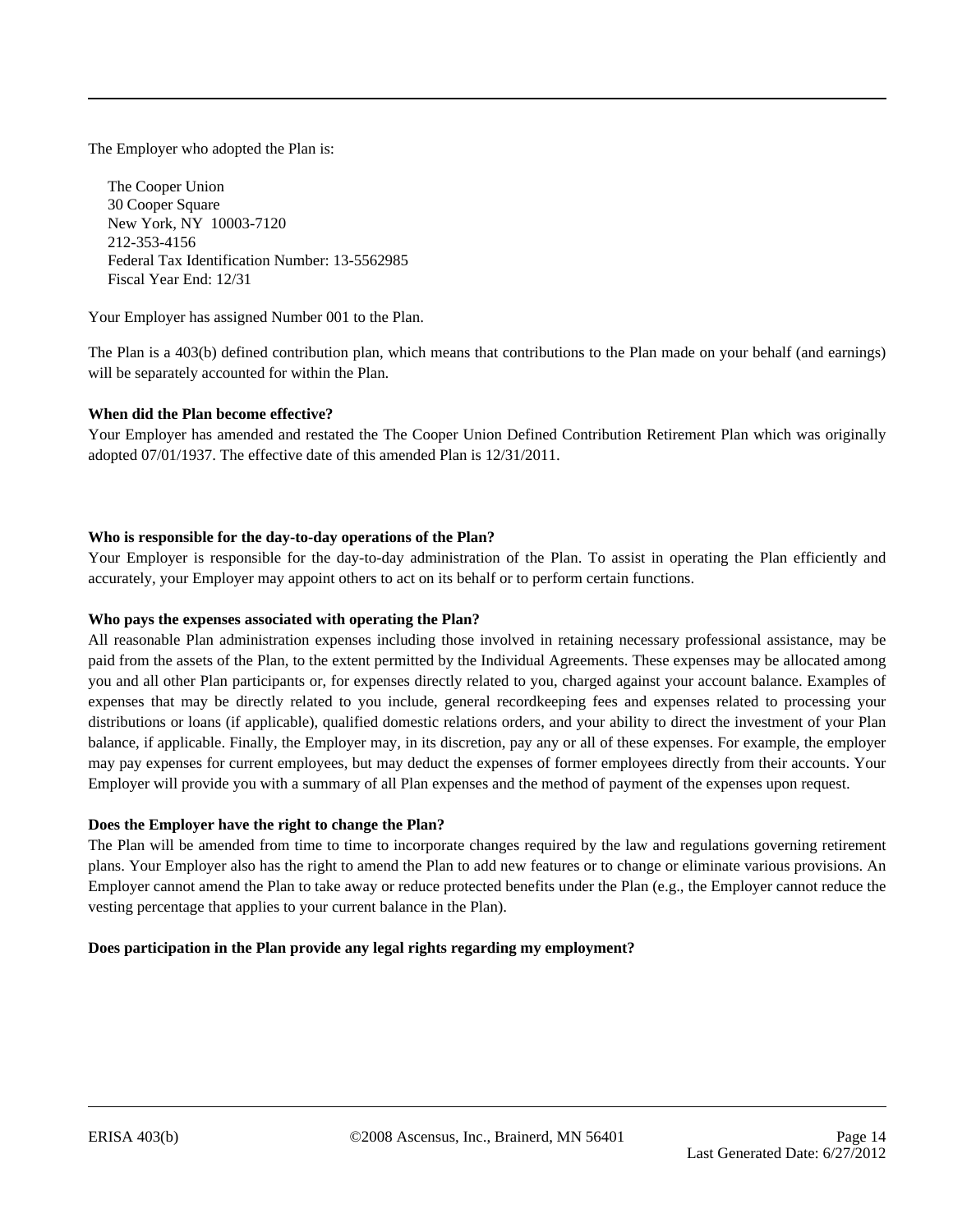The Plan does not intend to, and does not provide, any additional rights to employment or constitute a contract for employment. The purpose of the Summary Plan Description is to help you understand how the Plan operates and the benefits available to you under the Plan. The Plan document is the controlling legal document with respect to the operation of and rights granted under the Plan and if there are any inconsistencies between this Summary Plan Description and the Plan document, the Plan document will be followed.

#### **Can creditors or other individuals request a payout from my Plan balance?**

Creditors (other than the IRS) and others generally may not request a distribution from your Plan balance. One major exception to this rule is that your Employer may distribute or reallocate your benefits in response to a qualified domestic relations order. A qualified domestic relations order is an order or decree issued by a court that requires you to pay child support or alimony or to give a portion of your Plan account to an ex-spouse or legally separated spouse. Your Employer will review the order to ensure that it meets certain criteria before any money is paid from your account. You (or your beneficiary) may obtain, at no charge, a copy of the procedures your Employer will use for reviewing and qualifying domestic relations orders.

# **How do I file a claim?**

To claim a benefit that you are entitled to under the Plan, you must file a written request with your Employer. The claim must set forth the reasons you believe you are eligible to receive benefits and you must authorize the Employer to conduct any necessary examinations and take the steps to evaluate the claim.

# **What if my claim is denied?**

Except as described below, if your claim is denied, your Employer will provide you (or your beneficiary) with a written notice of the denial within 90 days of the date your claim was filed. This notice will give you the specific reasons for the denial, the specific provisions of the Plan upon which the denial is based, and an explanation of the procedures for appeal.

In the case of a claim for disability benefits, if the Employer is making a determination of whether you are Disabled, you will be notified of a denial of your claim within a reasonable amount of time, but not later than 45 days after the Plan receives your claim. The 45-day time period may be extended by the Plan for up to 30 days if the Employer determines that an extension is necessary due to matters beyond the control of the Plan. The Employer will notify you, before the end of the 45-day period, of the reason(s) for the extension and the date by which the Plan expects to make a decision regarding your claim.

If, before the end of the 30-day extension, your Employer determines that, due to matters beyond the control of the Plan, a decision regarding your claim cannot be made within the 30-day extension, the period for making the decision may be extended for an additional 30 days, provided that your Employer notifies you, before the end of the first 30-day extension, of the circumstances requiring the additional extension and the date as of which the Plan expects to make a decision. The notice will specifically explain the standards on which the approval of your claim will be based, the unresolved issues that prevent a decision on your claim, and the additional information needed to resolve those issues. You will have at least 45 days within which to provide the specified information.

The period of time within which approval or denial of your claim is required to be made generally begins at the time your claim is filed. If the period of time is extended because you fail to submit information necessary to decide your claim, the period for approving or denying your claim will not include the period of time between the date on which the notification of the extension is sent to you and the date on which you provide the additional information.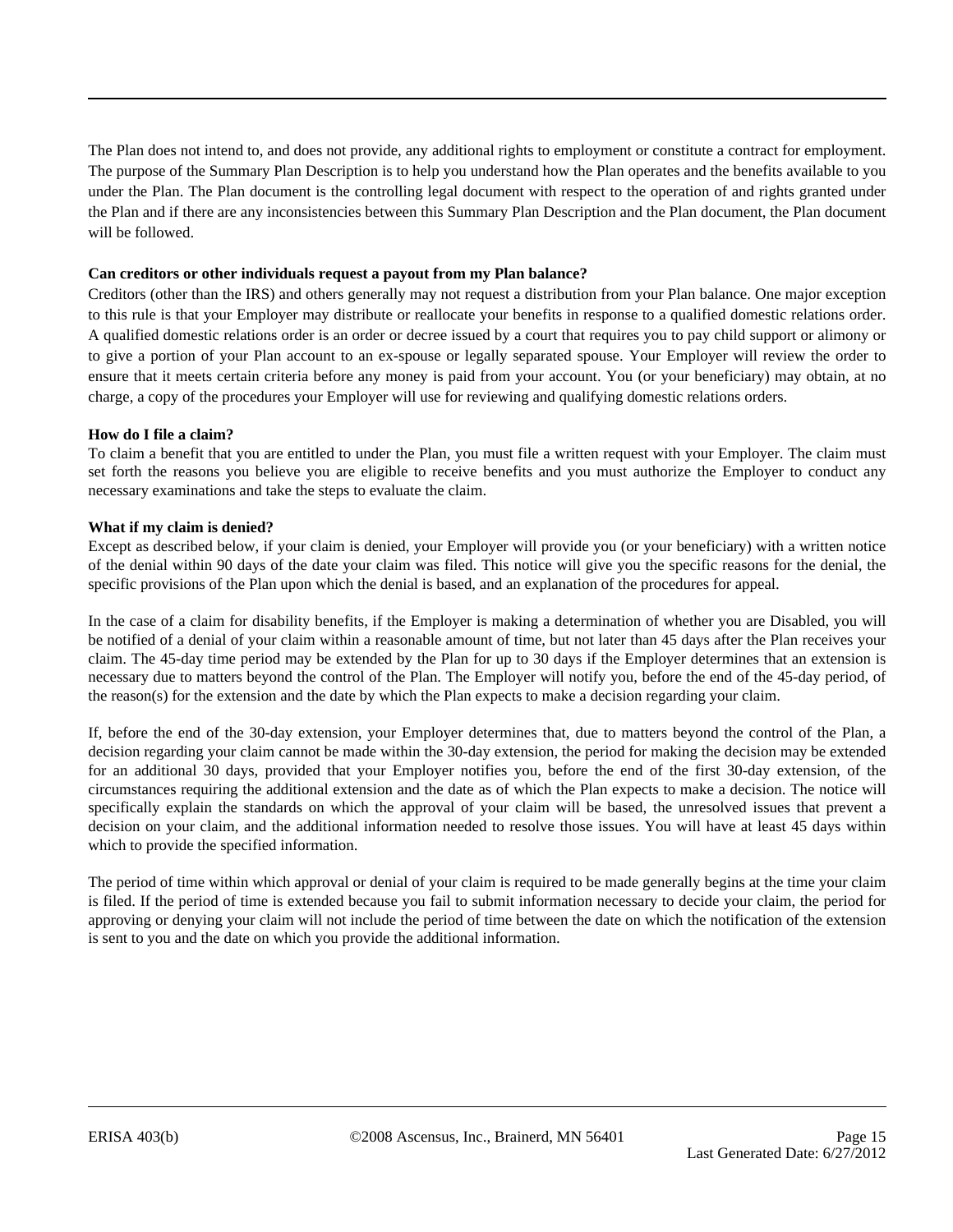Your Employer will provide you with written or electronic notification if your claim is denied. The notification will provide the following:

i. The specific reason or reasons for the denial;

ii. Reference to the specific section of the Plan on which the denial is based;

iii. A description of any additional information that you must provide before the claim may continue to be processed and an explanation of why such information is necessary;

iv. A description of the Plan's review procedures and the time limits applicable to such procedures, including a statement of your right to bring a civil action under Section  $502(a)$  of the Employee Retirement Income Security Act (ERISA) following a claim denial on review; and

v. In the case of a Plan providing disability benefits, if your Employer used an internal rule or guideline in denying your claim, either 1) the specific rule or guideline, or a statement that the rule or guideline was relied upon in denying your claim, and that 2) a copy of the rule or guideline will be provided free of charge to you upon request.

If the claim denial is based on a medical necessity, experimental treatment, or similar situation, either an explanation of the scientific or clinical basis for the denial, applying the terms of the Plan to your medical circumstances, or a statement that an explanation will be provided free of charge upon request.

# **May I appeal the decision of the Employer?**

You or your beneficiary will have 60 days from the date you receive the notice of claim denial in which to appeal your Employer's decision. You may request that the review be in the nature of a hearing and an attorney may represent you.

However, in the case of a claim for disability benefits, if your Employer is deciding whether you are Disabled under the terms of the Plan, you will have at least 180 days following receipt of notification of a claim denial within which to appeal your Employer's decision.

You may submit written comments, documents, records, and other information relating to your claim. In addition, you will be provided, upon request and free of charge, reasonable access to, and copies of, all documents, records, and other information pertaining to your claim.

Your appeal will take into account all comments, documents, records, and other information submitted by you relating to the claim, even if the information was not included originally.

If the claim is for disability benefits:

i. Your claim will be reviewed independent of your original claim and will be conducted by a named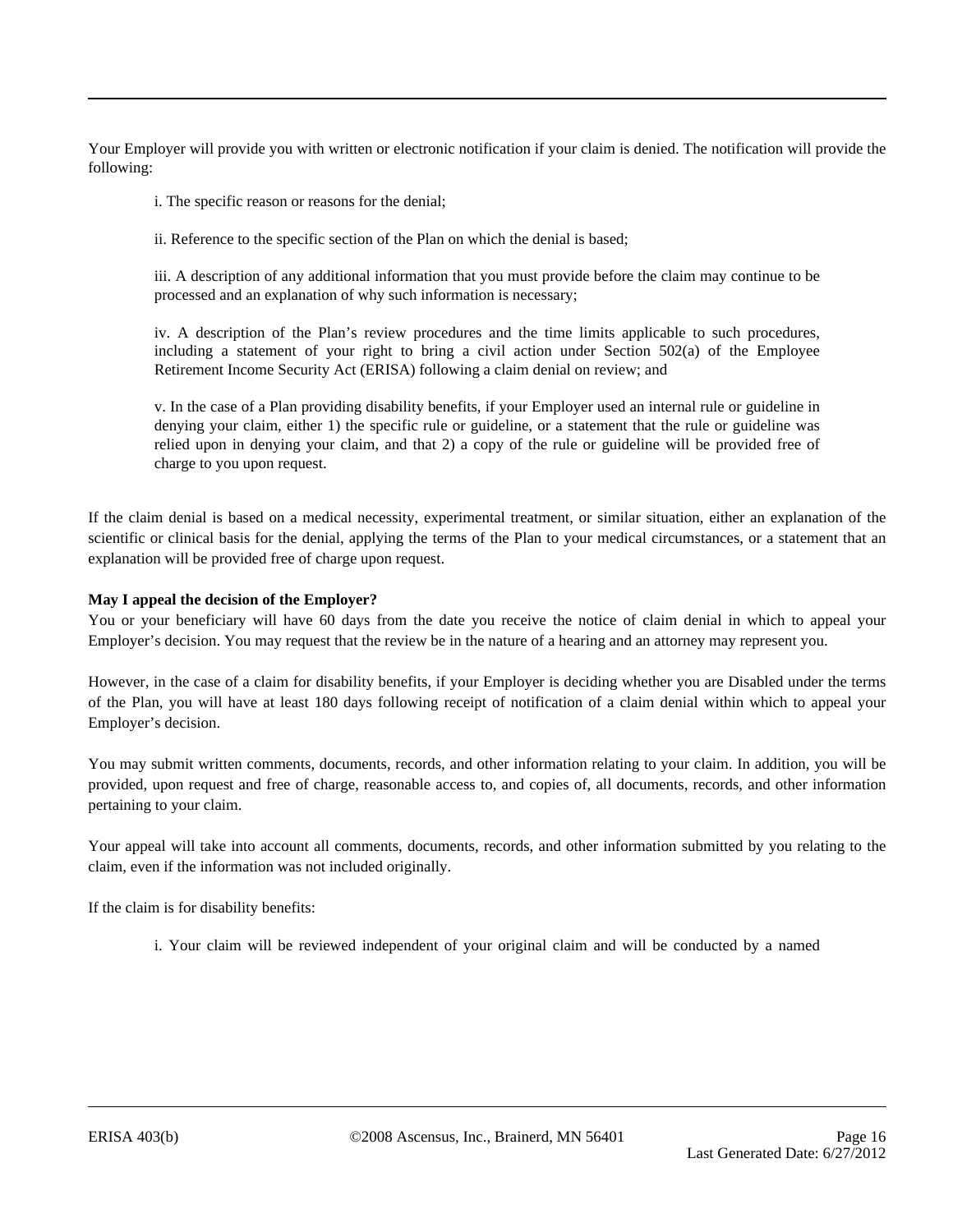fiduciary of the Plan other than the individual who denied your original claim or any of his or her employees.

ii. In deciding an appeal of a claim denial that is based in whole or in part on a medical judgment, the appropriate named fiduciary will consult with a health care professional who has appropriate training and experience in the field of medicine involved in the medical judgment;

iii. Your Employer will provide you with the name(s) of the health care professional(s) who was consulted in connection with your original claim, even if the claim denial was not based on his or her advice. The health care professional consulted for purposes of your appeal will not be the same person or any of his or her employees.

iv. You will be notified of the outcome of your appeal no later than 45 days after receipt of your request for the appeal, unless the Employer determines that special circumstances require an extension of time for processing the claim. If your Employer determines that an extension is required, written notice of the extension will be provided to you before the end of the initial 45-day period. The notice will identify the special circumstances requiring an extension and the date by which the Plan expects to make a decision regarding your claim.

Your Employer will provide you with written or electronic notification of the final outcome of your claim. The notification will include:

i. A statement that you are entitled to receive, upon request and free of charge, reasonable access to, and copies of, all documents, records, and other information relevant to your claim;

ii. A statement describing any additional voluntary appeal procedures offered by the Plan, your right to obtain the information about such procedures, and a statement of your right to bring an action under Section 502(a) of ERISA; and

iii. If the Employer used an internal rule or guideline in denying your claim, either 1) the specific rule or guideline, or a statement that the rule or guideline was relied upon in denying your claim, and 2) that a copy of the rule or guideline will be provided free of charge to you upon request.

If the claim denial is based on a medical necessity, experimental treatment, or similar situation, either an explanation of the scientific or clinical basis for the denial, applying the terms of the Plan to your medical circumstances, or a statement that an explanation will be provided free of charge upon request.

#### **If I need to take legal action with respect to the Plan, who is the agent for service of legal process?** Your Employer is the agent to be served with legal papers regarding the Plan.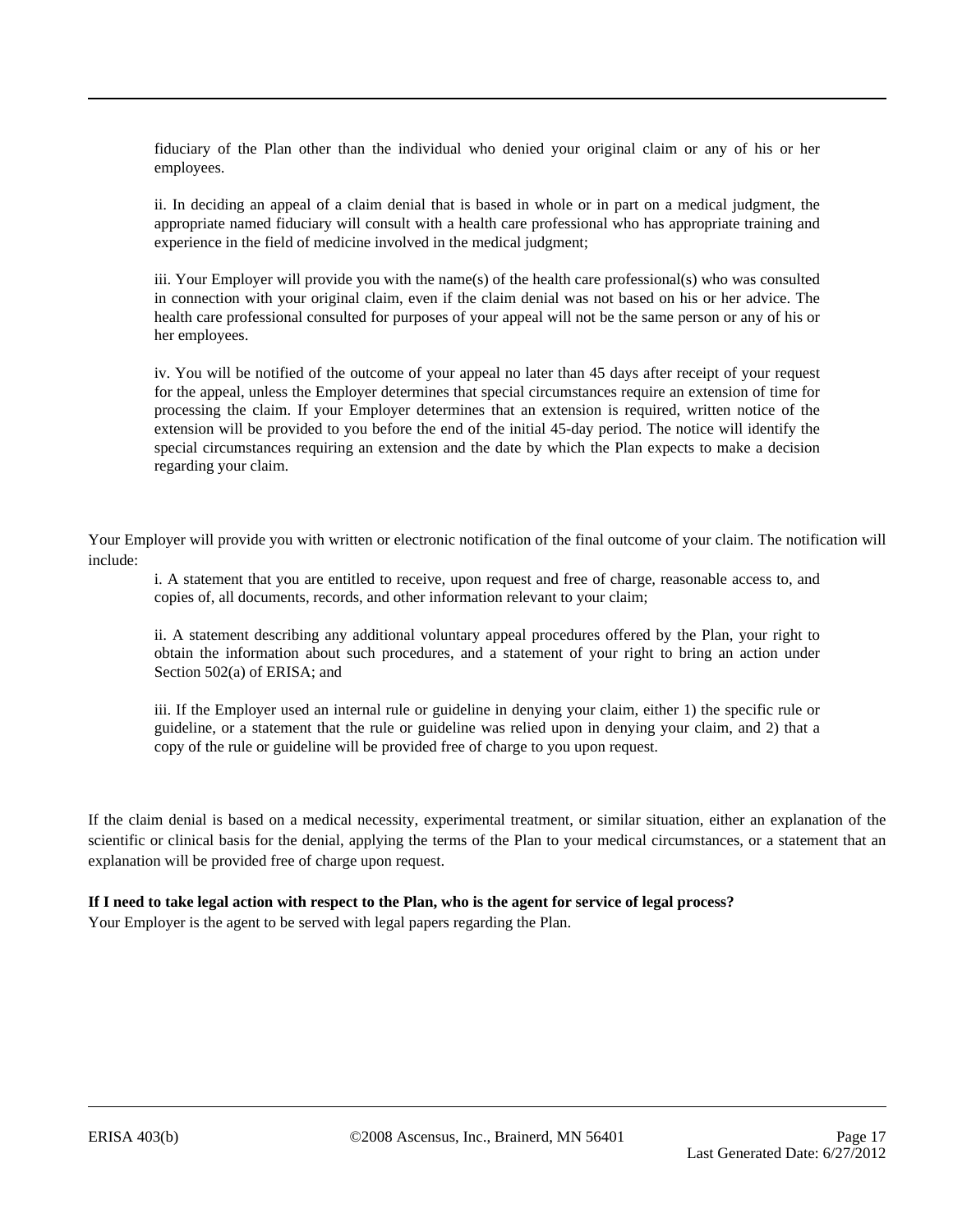# **If the Plan terminates, does the federal government insure my benefits under the plan?**

If the Plan terminates, you will become fully vested in your entire balance under the Plan, even though you would not otherwise have a sufficient number of years of vesting service to be 100 percent vested in your balance. You will be entitled to take your entire balance from the Plan following termination.

The type of plan in which you participate is not insured by the Pension Benefit Guarantee Corporate, the government agency that insures certain pension plan benefits upon plan termination.

# **What are my legal rights and protections with respect to the Plan?**

As a Participant in this Plan, you are entitled to certain rights and protections under ERISA. ERISA provides that all Plan Participants shall be entitled to do the following.

#### *Receive Information About Your Plan and Benefits*

1. Examine, without charge, at the Employer's office and at other specified locations, such as worksites and union halls, all Plan documents governing the Plan, including insurance contracts and collective bargaining agreements, and a copy of the latest annual report (Form 5500 Series) filed by the Plan with the U.S. Department of Labor and available at the Public Disclosure Room of the Employee Benefits Security Administration.

2. Obtain, upon request to the Employer, copies of documents governing the operations of the Plan, including insurance contracts and collective bargaining agreements, and copies of the latest annual report (Form 5500 Series) and updated Summary Plan Description (SPD). The Employer may charge a reasonable fee for the copies.

3. Receive a summary of the Plan's annual financial report. The Employer is required by law to furnish each Participant with a copy of this Summary Annual Report.

4. Obtain, once a year, a statement of the total pension benefits accrued and the vested pension benefits (if any) or the earliest date on which benefits will become vested. The Plan may require a written request for this statement, but it must provide the statement free of charge.

#### *Prudent Actions by Plan Fiduciaries*

In addition to creating rights for Plan Participants, ERISA imposes duties upon the people who are responsible for the operation of the Plan. The people who operate your Plan, called "fiduciaries" of the Plan, have a duty to do so prudently and in the interest of you and other Plan Participants and beneficiaries. No one, including your Employer, your union, or any other person, may fire you or otherwise discriminate against you in any way to prevent you from obtaining a pension benefit or exercising your rights under ERISA.

#### *Enforce Your Rights*

If your claim for a benefit is denied or ignored, in whole or in part, you have a right to know why this was done, to obtain copies of documents relating to the decision without charge, and to appeal any denial, all within certain time schedules. Under ERISA, there are steps you may take to enforce the above rights. For instance, if you request a copy of Plan documents or the latest annual report from the Plan and do not receive them within 30 days, you may file suit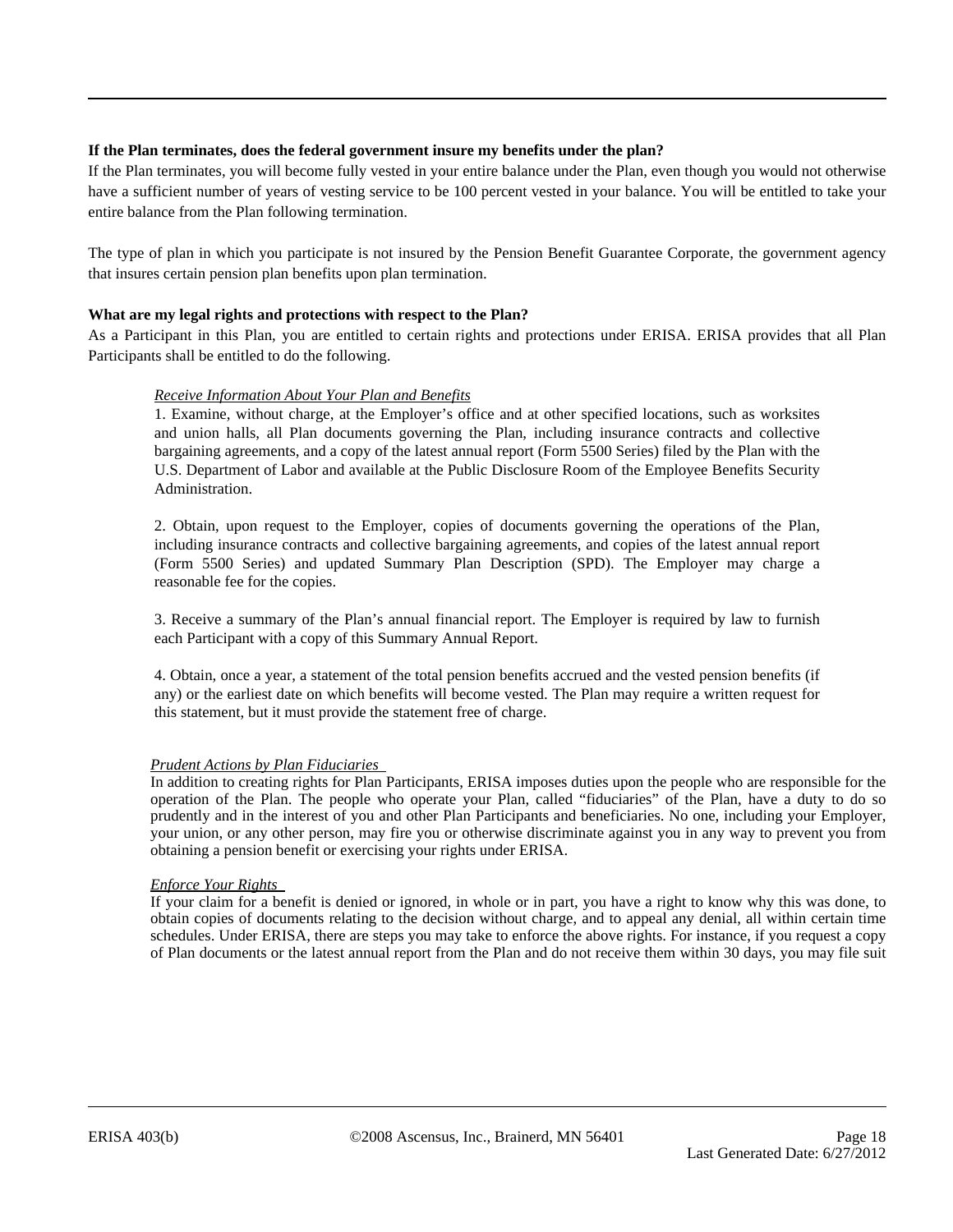in a Federal court. In such a case, the court may require the Employer to provide the materials and pay you up to \$110 a day until you receive the materials, unless the materials were not sent because of reasons beyond the control of the Employer. If you have a claim for benefits which is denied, or ignored, in whole or in part, you may file suit in a state or Federal court. In addition, if you disagree with the Plan's decision or lack there of concerning the qualified status of a domestic relations order or a medical child support order, you may file suit in Federal court. If it should happen that Plan fiduciaries misuse the Plan's money, or if you are discriminated against for asserting your rights, you may seek assistance from the U.S. Department of Labor, or you may file suit in a Federal court. The court will decide who should pay court costs and legal fees. If you are successful, the court may order the person you have sued to pay the costs and fees. If you lose, the court may order you to pay these costs and fees, for example, if the court finds your claim is frivolous.

#### *Assistance with Your Questions*

If you have any questions about your Plan, you should contact the Employer. If you have any questions about this statement or about your rights under ERISA, or if you need assistance in obtaining documents from the Employer, you should contact the nearest area office of the Employee Benefits Security Administration, U.S. Department of Labor, listed in your telephone directory or the Division of Technical Assistance and Inquiries, Employee Benefits Security Administration, U.S. Department of Labor, 200 Constitution Avenue N.W., Washington D.C. 20210. You may also obtain certain publications about your rights and responsibilities under ERISA by calling the publications hotline of the Employee Benefits Security Administration.

Further, if this Plan is maintained by more than one Employer, you may obtain a complete list of all such Employers by making a written request to your Employer.

# **DEFINITIONS**

**Compensation –** The definition of Compensation under the Plan can vary depending upon the purpose (e.g., allocations, nondiscrimination testing, tax deductions).

In general, the amount of your earnings from your Employer taken into account under the Plan is all earnings reported to you on Form W-2. Compensation will include amounts that are not included in your taxable income that were deferred under a cafeteria plan, a 401(k) plan, a salary deferral SEP plan, a 403(b) tax-sheltered annuity plan, a 457(b) deferred compensation plan of a state or local government or tax-exempt employer, or transportation fringe benefits that you receive.

The definition of Compensation used under the Plan has been further adjusted to exclude the following amounts.

- Bonuses that you receive will not be considered Compensation.
- Overtime pay will not be included in the Compensation.
- Exclusions apply to Employer Contributions only, not Elective Deferrals will not be considered Compensation.
- Amounts deemed to be compensation that relate to an automatic enrollment cafeteria plan where you fail to provide proof of insurance will be excluded when determining your Compensation.

If you receive payments from your Employer within  $2 \frac{1}{2}$  months after severing your employment, any regular pay for services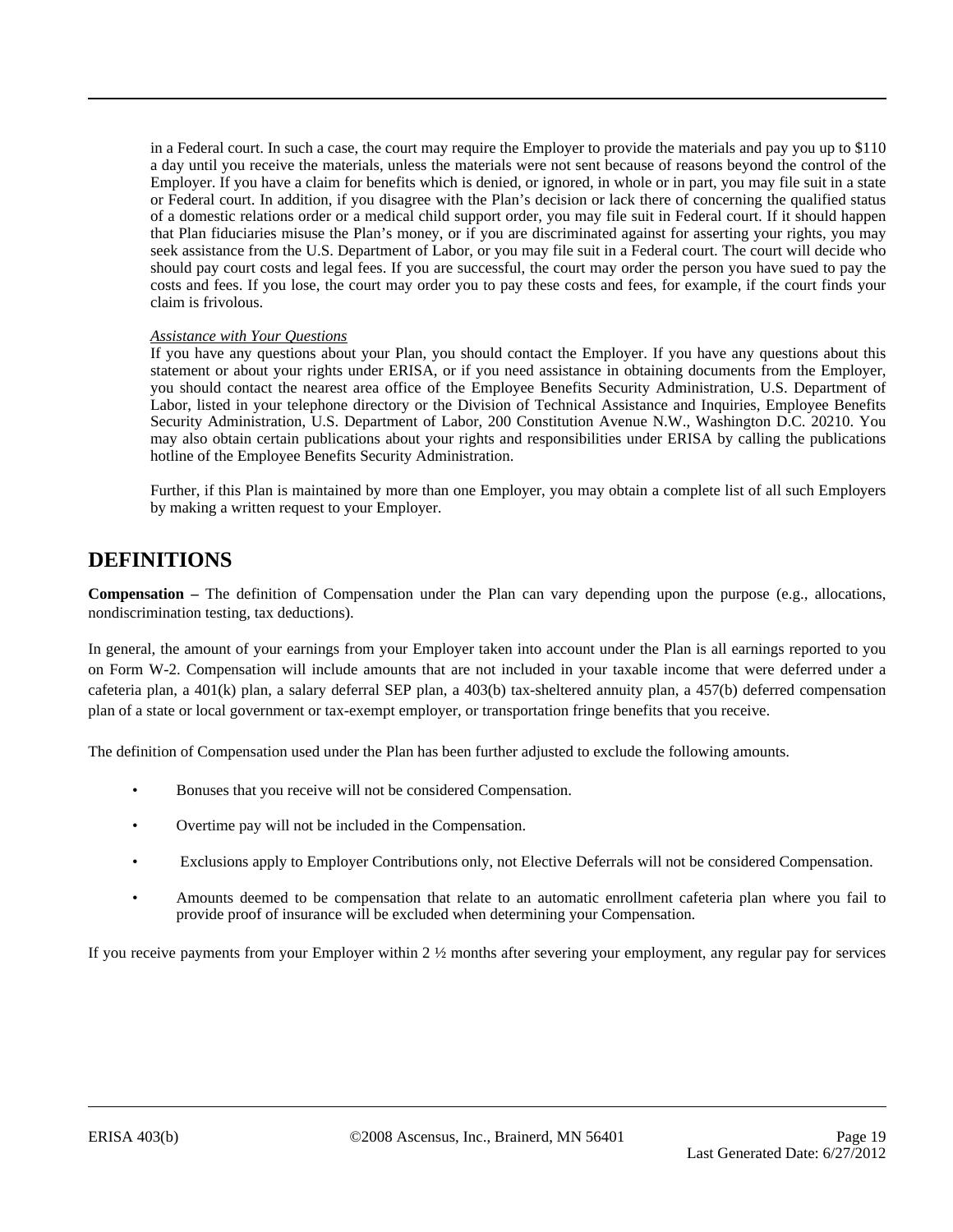you performed prior to severance will be included in Compensation. Other post-severance payments will affect your Compensation as described below.

- Unused accrued sick, vacation or other leave that you are entitled to cash out will be included in Compensation.
- Amounts received under a nonqualified unfunded deferred compensation program will be excluded from Compensation.

Effective 01/01/2009, if your Employer chooses to provide differential pay to you while you are on active duty with the uniformed services for a period of more than 30 days, the pay will be considered additional Compensation paid to you for purposes of determining Plan contributions. See your Plan Administrator to determine if your Employer provides differential pay.

The measuring period for Compensation will be the Plan Year.

The maximum amount of Compensation that will be taken into account under the Plan is \$250,000 (for 2012). This amount increases as the cost of living rises.

**Deferrals** – Deferrals are the dollars you choose to contribute to the Plan through payroll deduction on pre-tax basis.

**Disabled** – You will be considered Disabled if you cannot engage in any substantial, gainful activity because of a medically determined physical or mental impairment that is expected to last at least 12 months.

**Early Retirement Age** – There is no Early Retirement Age designated under the Plan.

**Employer** – The Employer is The Cooper Union. Your Employer will also serve as the Plan Administrator, as defined in ERISA, who is responsible for the day to day operations and decisions regarding the Plan, unless a separate Plan Administrator is appointed for all or some of the plan responsibilities. The term Employer, as used in this Summary Plan Description, will also mean Plan Administrator, as that term is used in ERISA.

**Employer Contributions** - Your Employer may choose to make Employer Contributions for Participants who meet the certain eligibility requirements. Your eligibility to receive Employer Contributions is not dependent upon whether you make Deferrals.

# **Highly Compensated Employee** – A Highly Compensated Employee is any employee who 1) was a five percent owner at any time during the year or the previous year, or 2) for the previous year had Compensation from the Employer greater than \$115,000 (for 2012).

The \$115,000 threshold is increased as the cost of living rises.

**Hour of Service** – An Hour of Service, for purposes of determining Plan eligibility, vesting and eligibility to receive Employer contributions will be based on actual hours for which you are entitled to pay.